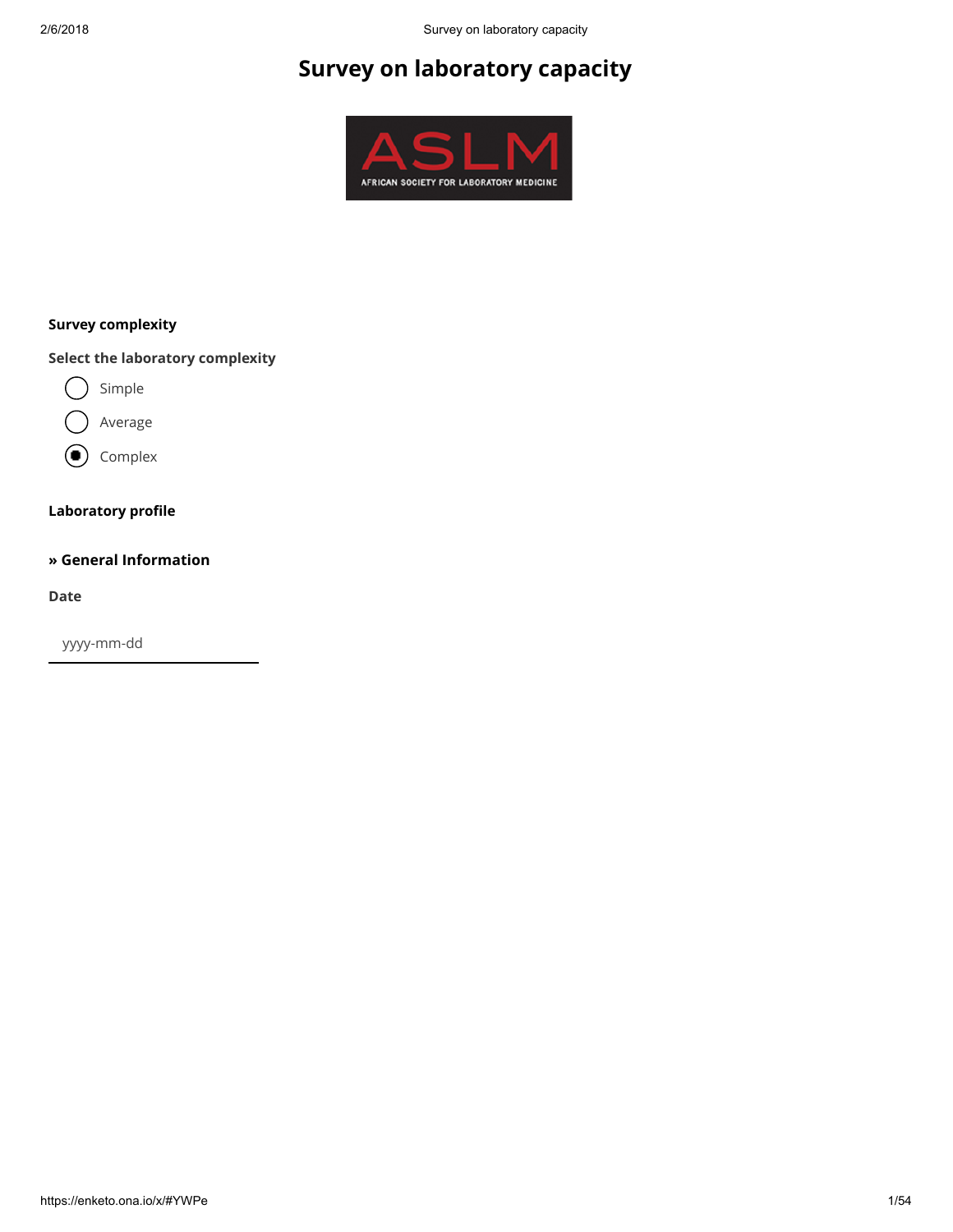## Country

| Angola                           | Benin                          | Botswana                 |
|----------------------------------|--------------------------------|--------------------------|
| Burkina Faso                     | Burundi                        | Cabo Verde               |
| Cameroon                         | Central African Republic (CAR) |                          |
| Chad                             | Comoros                        | Congo                    |
| Democratic Republic of the Congo | Côte d'Ivoire (Ivory Coast)    |                          |
| Djibouti                         | Egypt                          | <b>Equatorial Guinea</b> |
| Eritrea                          | Ethiopia                       | Gabonese Republic        |
| Gambia                           | Ghana                          | Guinea-Bissau            |
| Guinea                           | Kenya                          | Lesotho                  |
| Liberia                          | Libya                          | Madagascar               |
| Malawi                           | Mali                           | Mauritania               |
| Mauritius                        | Morocco                        | Mozambique               |
| Namibia                          | Niger                          | Nigeria                  |
| Rwanda                           | São Tomé and Principe          |                          |
| Senegal                          | Seychelles                     | Sierra Leone             |
| Somalia                          | South Africa                   | South Sudan              |
| Sudan                            | Swaziland                      | Tanzania                 |
| Togolese Republic (Togo)         | Tunisia                        |                          |
| Uganda                           | Zambia                         | Zimbabwe                 |

Laboratory Name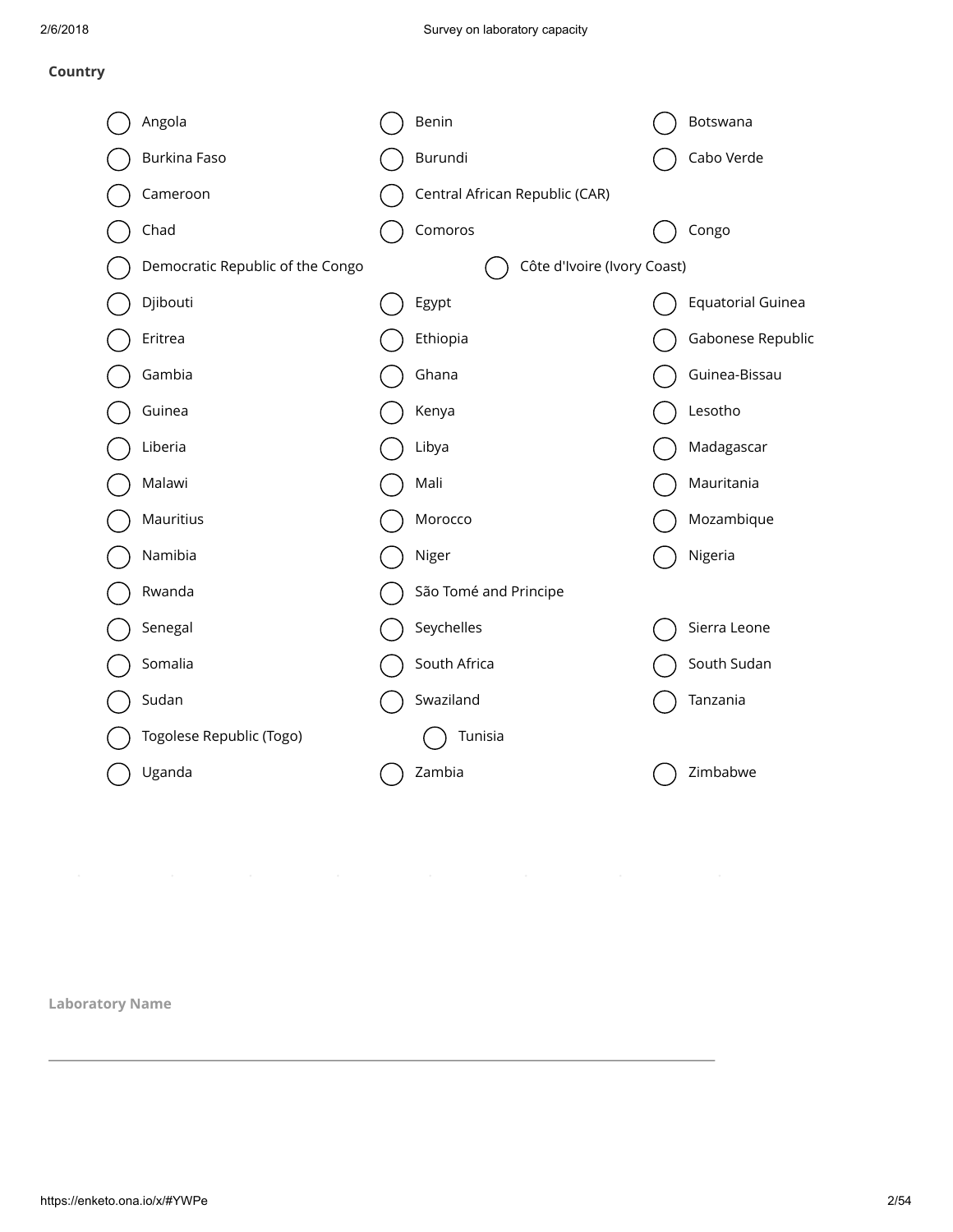| <b>City /District</b>         |  |  |
|-------------------------------|--|--|
| Other                         |  |  |
| <b>Facility Name/ Address</b> |  |  |
| <b>Laboratory address</b>     |  |  |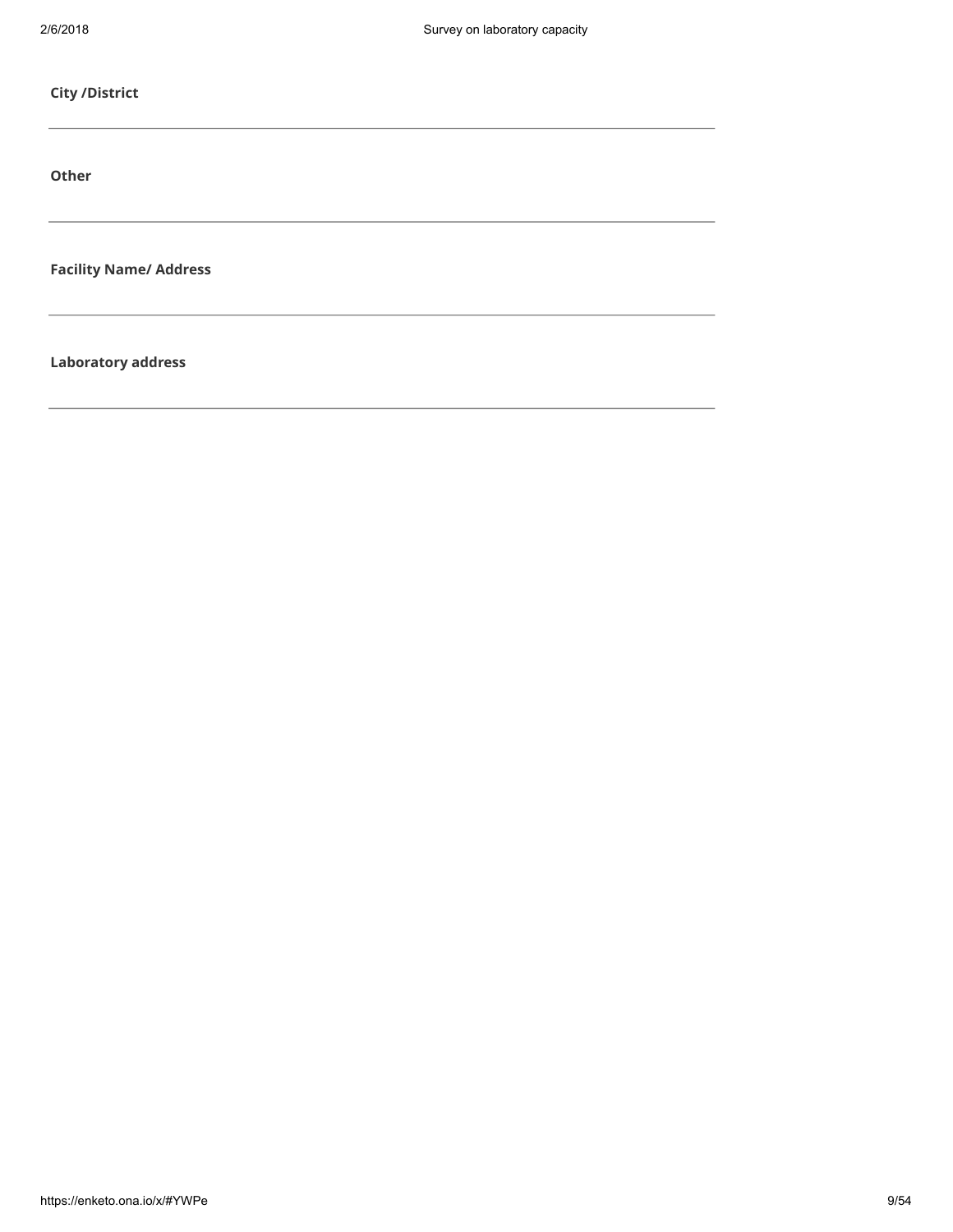#### GPS coordinates

GPS: The Global Positioning System

latitude (x.y °)

longitude (x.y °)

altitude (m)

accuracy (m)



Laboratory Contact Name

Title of contact person

Qualification of contact person

Telephone work

Telephone personal

Contact email address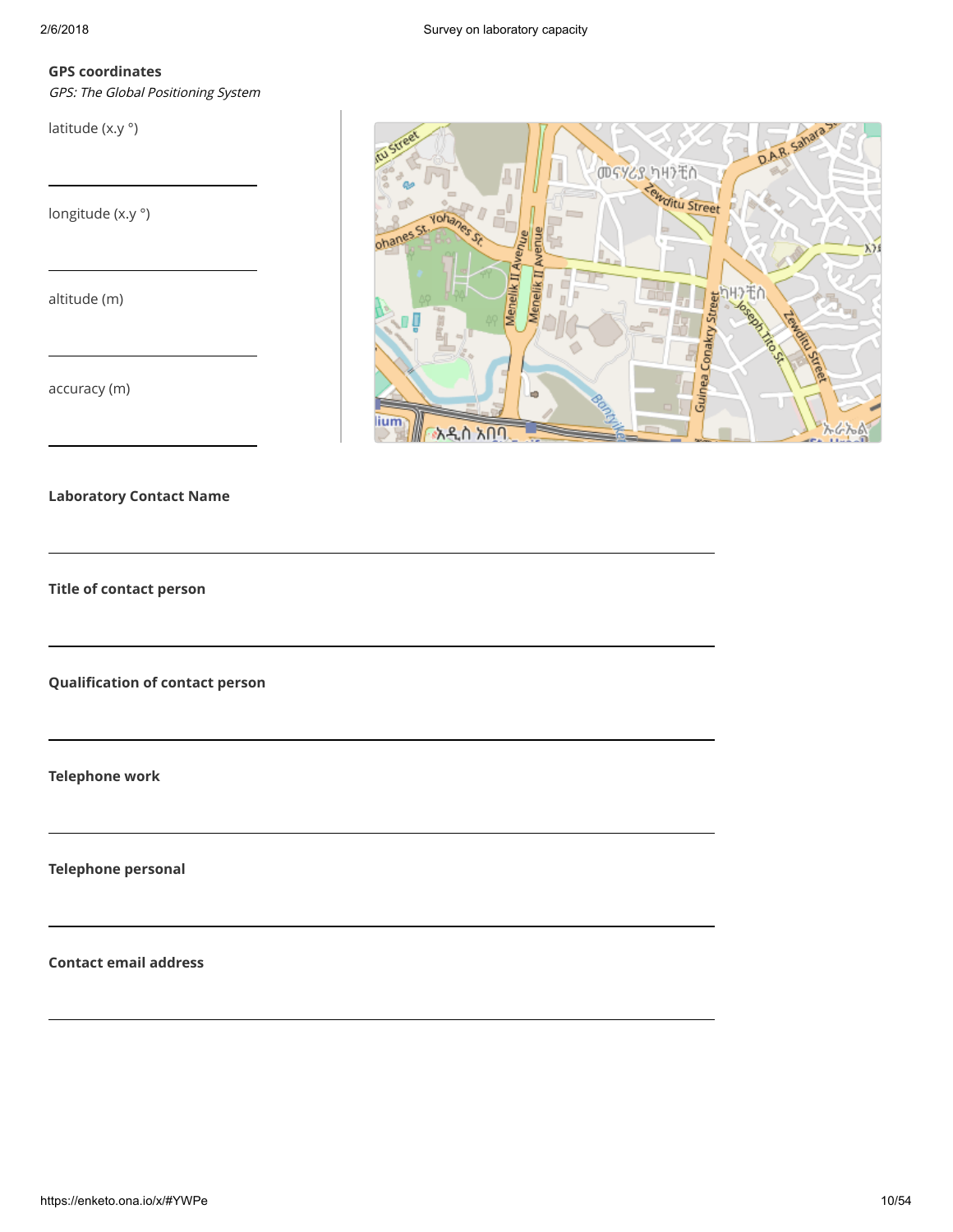## Blood bank



Center of HIV voluntary and testing

| Yes |
|-----|
| Νo  |

#### Laboratory Affiliation

| Public |  |
|--------|--|
|        |  |

Private  $\bigcap$  Academic

NGO/Religious

## Registration number

a registration is the identification of the facility in the national registry

No

Not applicable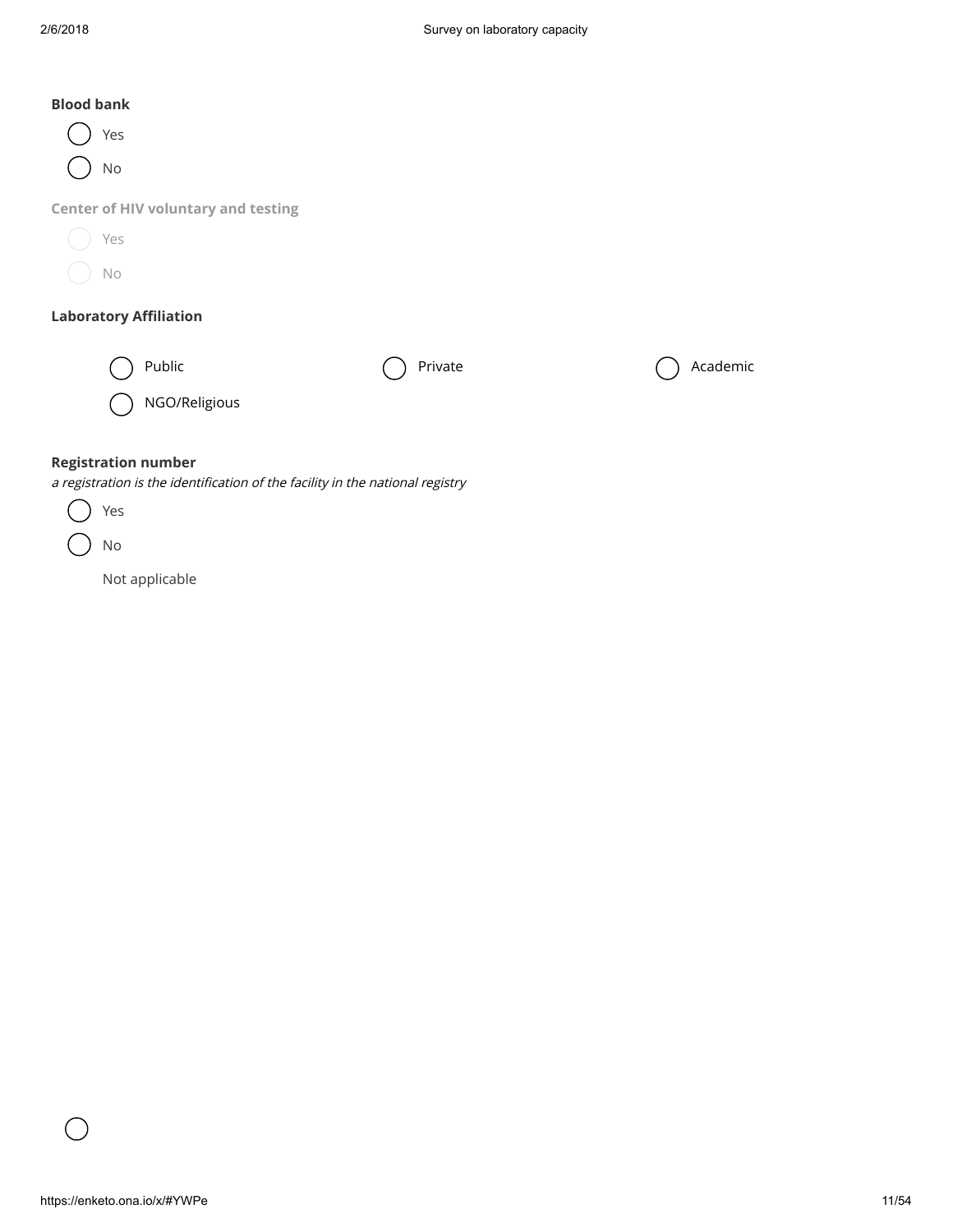Registration number issued by the MOH

#### Licence Number



Specify Licence Number Licence Number issued by the MOH for operation

#### Valid Until

yyyy-mm-dd

#### Laboratory days of service

Specify Registration number<br>  $\theta$ <sub>registration</sub> number<br> **https://enketo.org/specifically.**<br>  $\bigcirc$  both properlies<br>  $\bigcirc$  both properlies<br>  $\bigcirc$  both properlies<br>  $\bigcirc$  both properlies<br>  $\bigcirc$  both properlies<br>  $\bigcirc$  both pro Monday Tuesday Wednesday Thursday Friday Saturday Sunday

Laboratory usual opening time (Monday)

hh:mm

Laboratory usual closing time (Monday)

hh:mm

Laboratory usual opening time (Tuesday)

hh:mm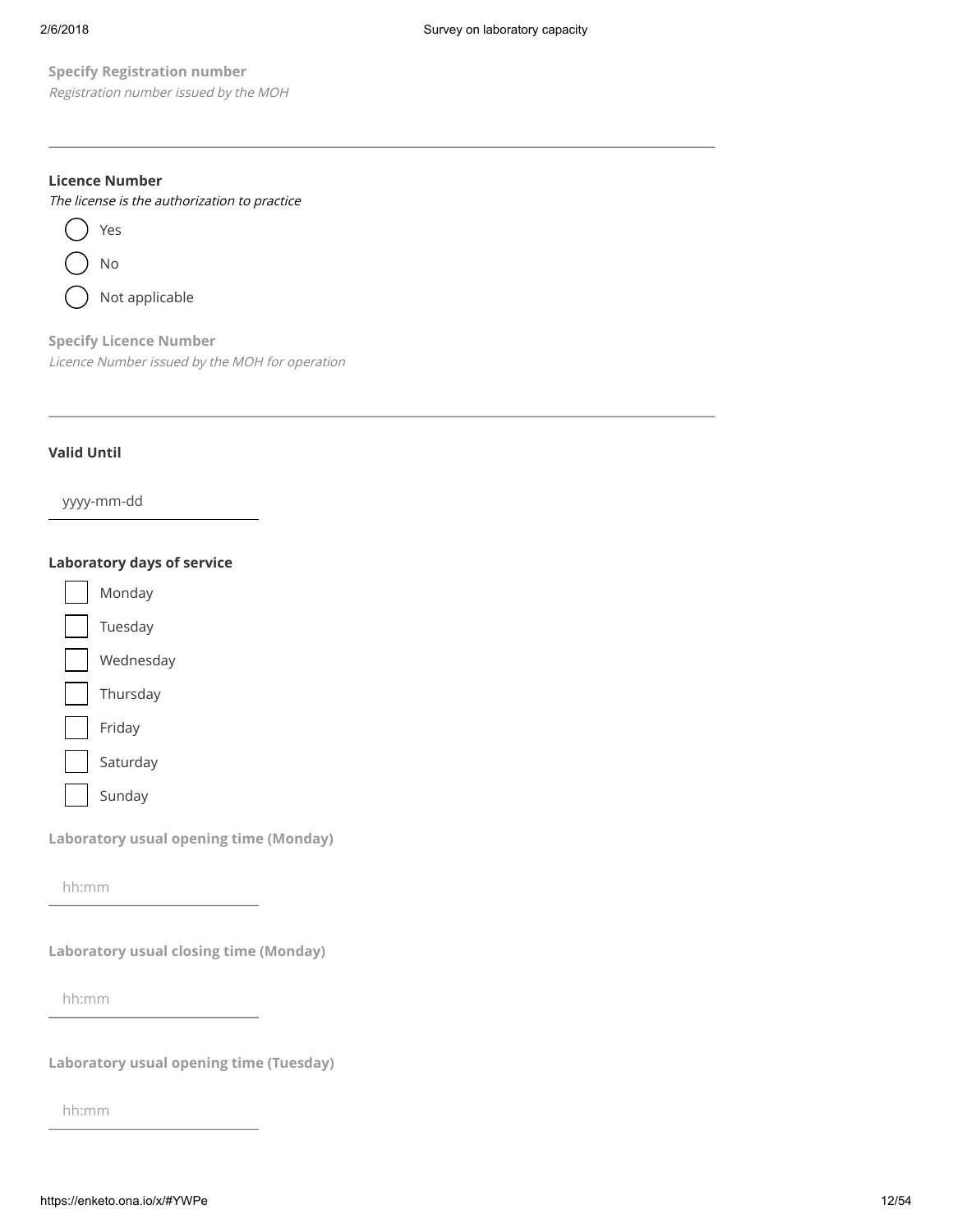| Laboratory usual closing time (Tuesday)         |       |
|-------------------------------------------------|-------|
| hh:mm                                           |       |
| Laboratory usual opening time (Wednesday)       |       |
| hh:mm                                           |       |
| Laboratory usual closing time (Wednesday)       |       |
| hh:mm                                           |       |
| Laboratory usual opening time (Thursday)        |       |
| hh:mm                                           |       |
| <b>Laboratory usual closing time (Thursday)</b> |       |
| hh:mm                                           |       |
| <b>Laboratory usual opening time (Friday)</b>   |       |
| hh:mm                                           |       |
| <b>Laboratory usual closing time (Friday)</b>   |       |
| hh:mm                                           |       |
| <b>Laboratory usual opening time (Saturday)</b> |       |
| hh:mm                                           |       |
| <b>Laboratory usual closing time (Saturday)</b> |       |
| hh:mm                                           |       |
| <b>Laboratory usual opening time (Sunday)</b>   |       |
| hh:mm                                           |       |
| https://enketo.ona.io/x/#YWPe                   | 13/54 |
|                                                 |       |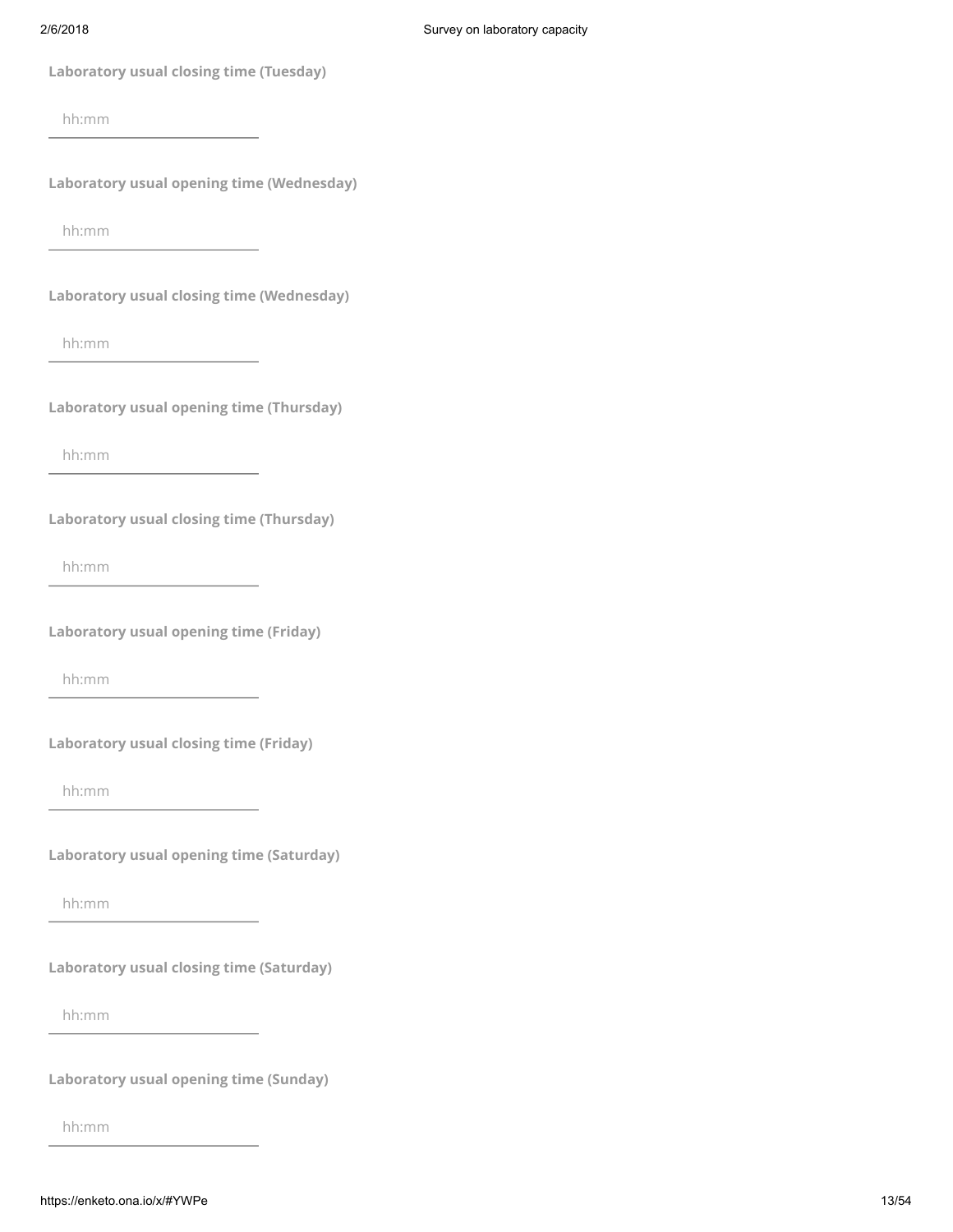hh:mm

#### On-call Services



#### Child Care

Yes No

#### Laboratory Staffing Information

#### » Category of laboratory staff

#### How many pathologists work in the lab?

Pathologist: A physician who identifies diseases and conditions by studying abnormal cells and 'tissues.

How many microbiologists work in the lab?

Microbiologist: a scientist who studies microscopic life forms and processes.

How many lab technologists/scientists work in the lab?

Laboratory technologist: is a healthcare professional who works in all areas of the clinical laboratory (BSc level)

How many lab technicians work in the lab?

Laboratory technicians: is a healthcare professional who works in the clinical laboratory and performs technical or diagnostic tests in medical or scientific laboratories (Diploma level).

#### How many lab assistants /microscopists work in the lab?

#### How many phlebotomists work in the lab?

Phlebotomist: is medical professional who draws blood from patients for various lab tests and procedures

Laboratory usual disting time (sunday)<br>
https://en.<br>  $\bigcirc$  Ye.<br>  $\bigcirc$  Ye.<br>  $\bigcirc$  Ye.<br>  $\bigcirc$  Ye.<br>  $\bigcirc$  Ye.<br>  $\bigcirc$  Ye.<br>  $\bigcirc$  Ye.<br>  $\bigcirc$  Ye.<br>  $\bigcirc$  Ye.<br>  $\bigcirc$  Ye.<br>  $\bigcirc$  Ye.<br>  $\bigcirc$  Ye.<br>  $\bigcirc$  Ye.<br>  $\bigcirc$  Ye.<br>  $\bigcirc$  Ye.<br>  $\big$ Laboratory assistance: is a healthcare professional who works directly with other health care providers and patients and in the exciting laboratory setting. Microscopist: works in medical laboratory setting and identifies infections and species of parasites by microscopic examination.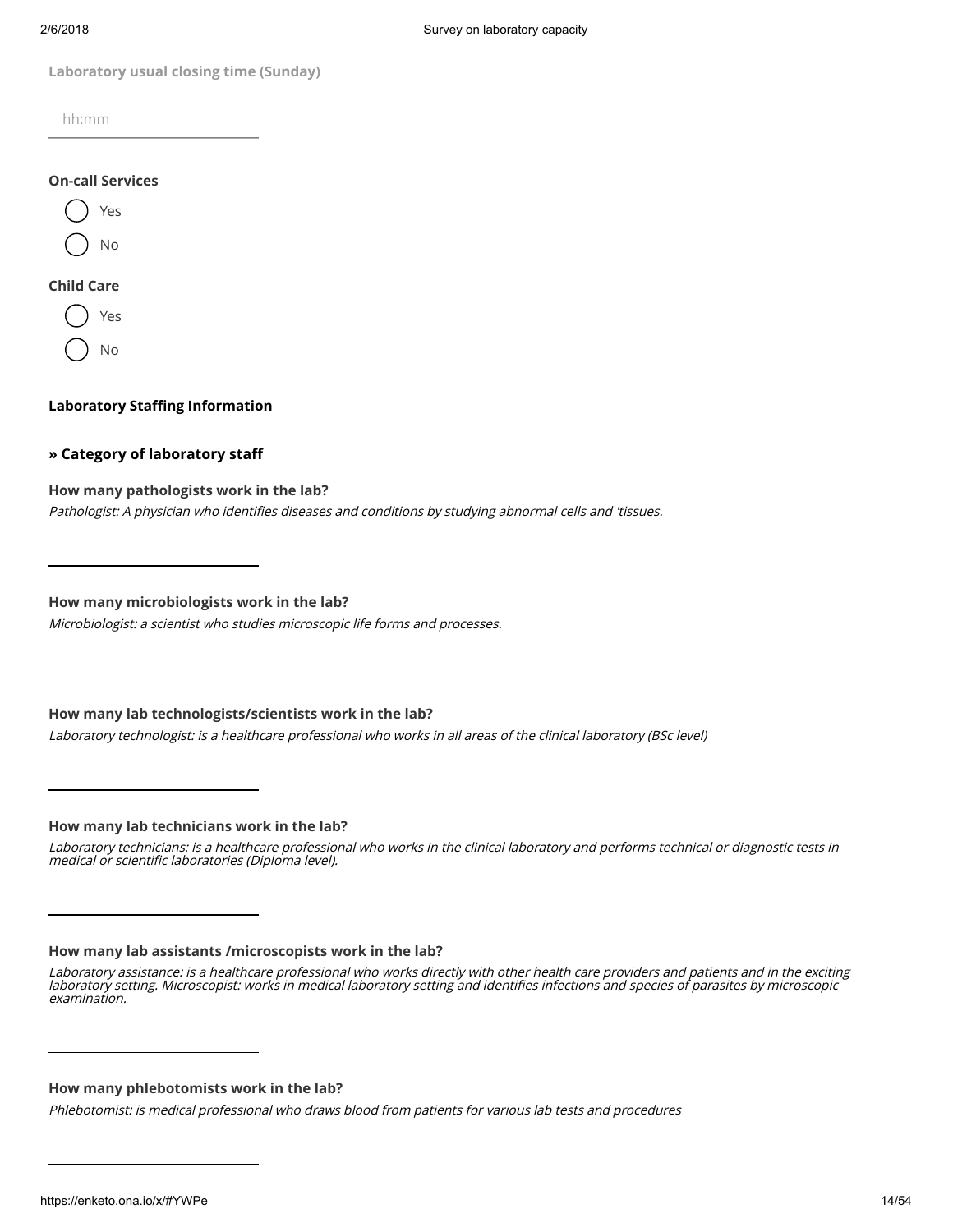#### How many healthcare staff work in the lab?

e.g : Nurse, health assistance, etc.

#### Infrastructure

#### » Physical Structure and Space

#### Laboratory in a dedicated area

Dedicated area: Assigned to laboratory only

Yes No

#### Energy source

|     | Public Network                           | Generator |                        | Solar energy            |
|-----|------------------------------------------|-----------|------------------------|-------------------------|
|     | Public Network & Generator Group         |           | Public & Solar Network |                         |
|     | Public Network & Generator & Solar Group |           |                        | Generator & Solar Group |
| Gas |                                          |           |                        |                         |
|     |                                          |           |                        |                         |

## Ventilation

Only for sputum microscopy laboratory

| Working Windows                  | $\Box$ Functional air conditioning |
|----------------------------------|------------------------------------|
| Functional humidifier            | Fan (Floor / Ceiling) functional   |
| $\Box$ Functional air extractors |                                    |

## Staff toilet



#### Patient's toilet

- Yes
- No

## Adequate storage area for:



No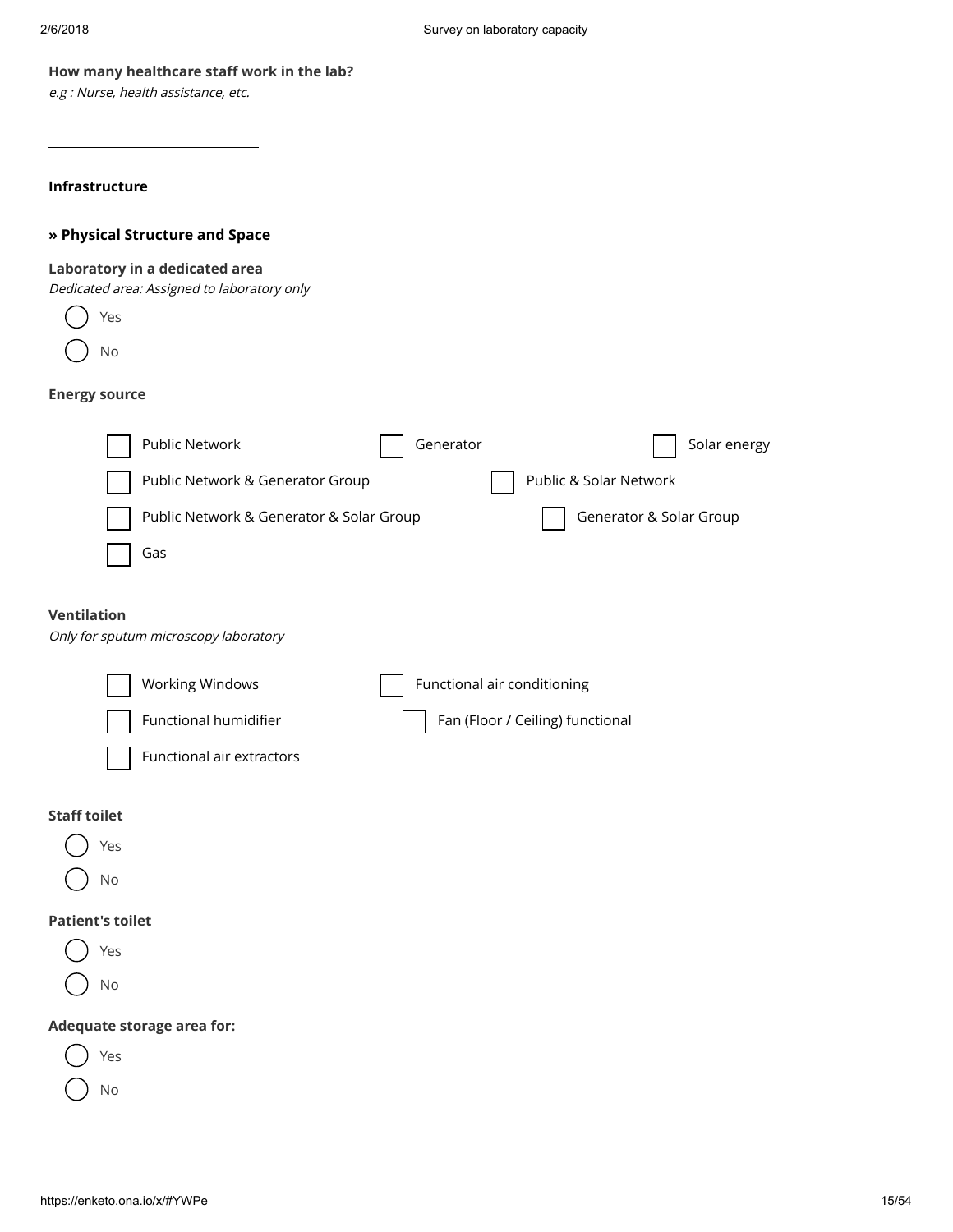#### Lab reagents and consumables

| Yes |  |  |
|-----|--|--|
| No  |  |  |

#### Biological materials

Biological materials: Items such as pathogen, host, and vector specimens; molecular reagents; and disease models belong in the public domain.



#### Dangerous chemicals

e.g Acid: hydrochloric acid, nitric acid, sulfuric acid, acetic acid, phosphoric acid. Bases—sodium hydroxide, potassium hydroxide, ammonia, etc



## Water supply

| Public network<br><b>Traditional well</b>                                                   | Drilling / Chateau                            | Well Cemented       |
|---------------------------------------------------------------------------------------------|-----------------------------------------------|---------------------|
| <b>Hand wash basin</b><br>Yes<br>No                                                         |                                               |                     |
| <b>Fire extinguisher</b><br>Yes<br>No                                                       |                                               |                     |
| Safety cabinet or a dead-end safety box for handling highly infectious samples<br>Yes<br>No |                                               |                     |
| <b>Waiting area for suspected Tuberculosis patients</b><br>Yes<br><b>No</b>                 |                                               |                     |
| Assessment of the general condition of the buildings                                        |                                               |                     |
| Roof<br>Ground<br>furniture                                                                 | walls<br>Doors<br>Cleanliness of the premises | benching<br>Windows |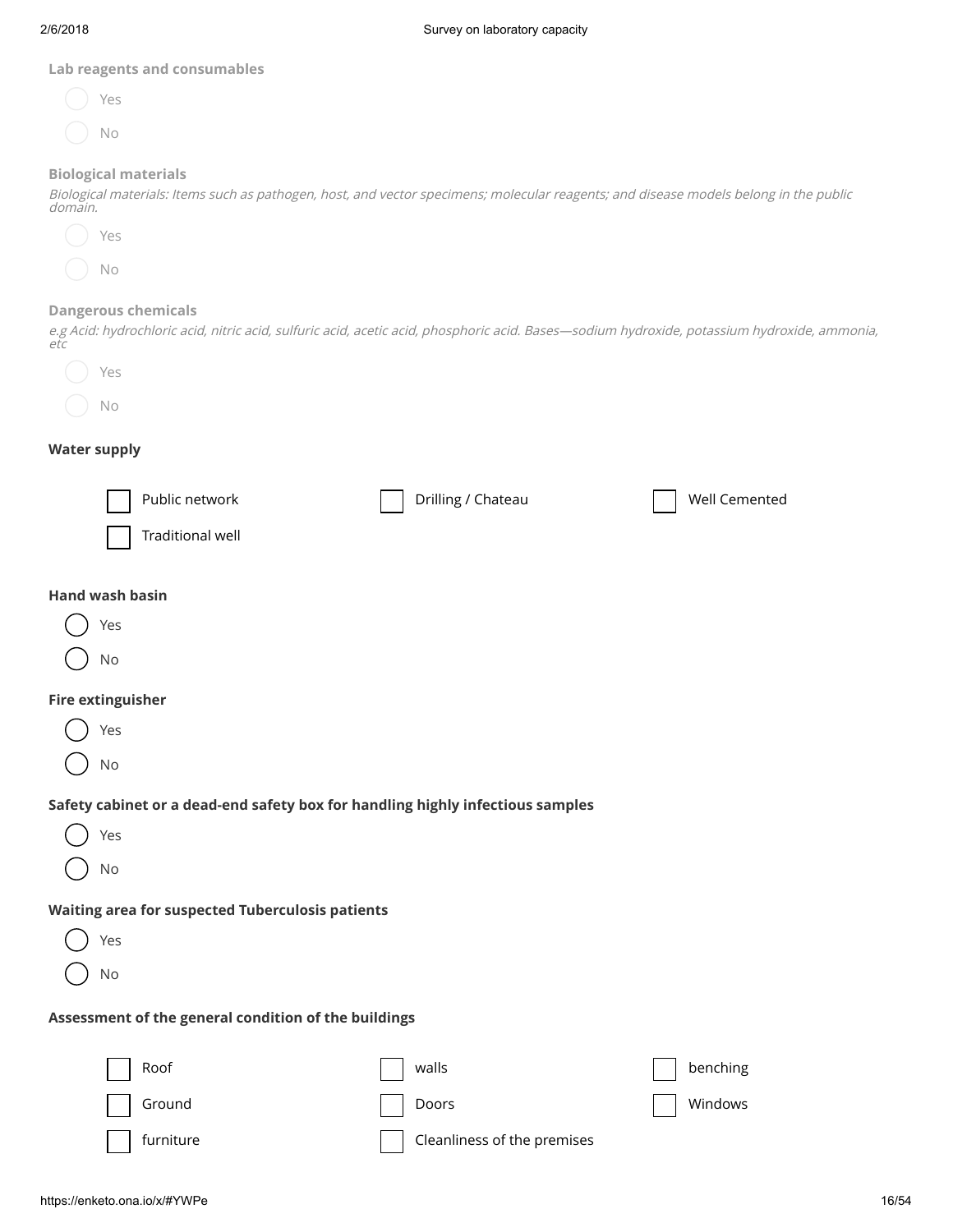| How would you rank the roof quality?             |                                                                                     |     |             |
|--------------------------------------------------|-------------------------------------------------------------------------------------|-----|-------------|
|                                                  |                                                                                     |     |             |
| Good                                             | Fair                                                                                | Bad | Not Present |
| How would you rank the walls quality?            |                                                                                     |     |             |
|                                                  | <u> 1980 - Johann Barbara, martxa a</u>                                             |     |             |
| Good                                             | Fair                                                                                | Bad | Not Present |
| How would you rank the benching quality?         |                                                                                     |     |             |
|                                                  | $\overline{\phantom{a}}$ . The contract of the contract of $\overline{\phantom{a}}$ |     |             |
| Good                                             | Fair                                                                                | Bad | Not Present |
| How would you rank the ground quality?           |                                                                                     |     |             |
|                                                  |                                                                                     |     |             |
| Good                                             | Fair                                                                                | Bad | Not Present |
| How would you rank the doors quality?            |                                                                                     |     |             |
|                                                  | <u> 1980 - Johann Barn, mars an t-Amerikaansk ferske</u>                            |     |             |
| Good                                             | Fair                                                                                | Bad | Not Present |
| How would you rank the windows quality?          |                                                                                     |     |             |
|                                                  |                                                                                     |     |             |
| Good                                             | Fair                                                                                | Bad | Not Present |
| How would you rank the furniture quality?        |                                                                                     |     |             |
|                                                  | <b>Contract Contract Contract</b>                                                   |     |             |
| Good                                             | Fair                                                                                | Bad | Not Present |
|                                                  | How would you rank theCleanliness of the premises quality?                          |     |             |
|                                                  |                                                                                     |     |             |
| Good                                             | Fair                                                                                | Bad | Not Present |
|                                                  |                                                                                     |     |             |
| Laboratory departments and testing menu          |                                                                                     |     |             |
| » Laboratory tests (serology & molecular assays) |                                                                                     |     |             |
|                                                  |                                                                                     |     |             |
| » » HIV diagnostics                              |                                                                                     |     |             |
| <b>Rapid HIV antibody tests</b>                  |                                                                                     |     |             |
| Yes                                              |                                                                                     |     |             |
| No                                               |                                                                                     |     |             |
| Number of test /year                             |                                                                                     |     |             |
|                                                  |                                                                                     |     |             |
|                                                  |                                                                                     |     |             |
| https://enketo.ona.io/x/#YWPe                    |                                                                                     |     | 17/54       |

## Laboratory departments and testing menu

## » » HIV diagnostics

## Rapid HIV antibody tests



## Number of test /year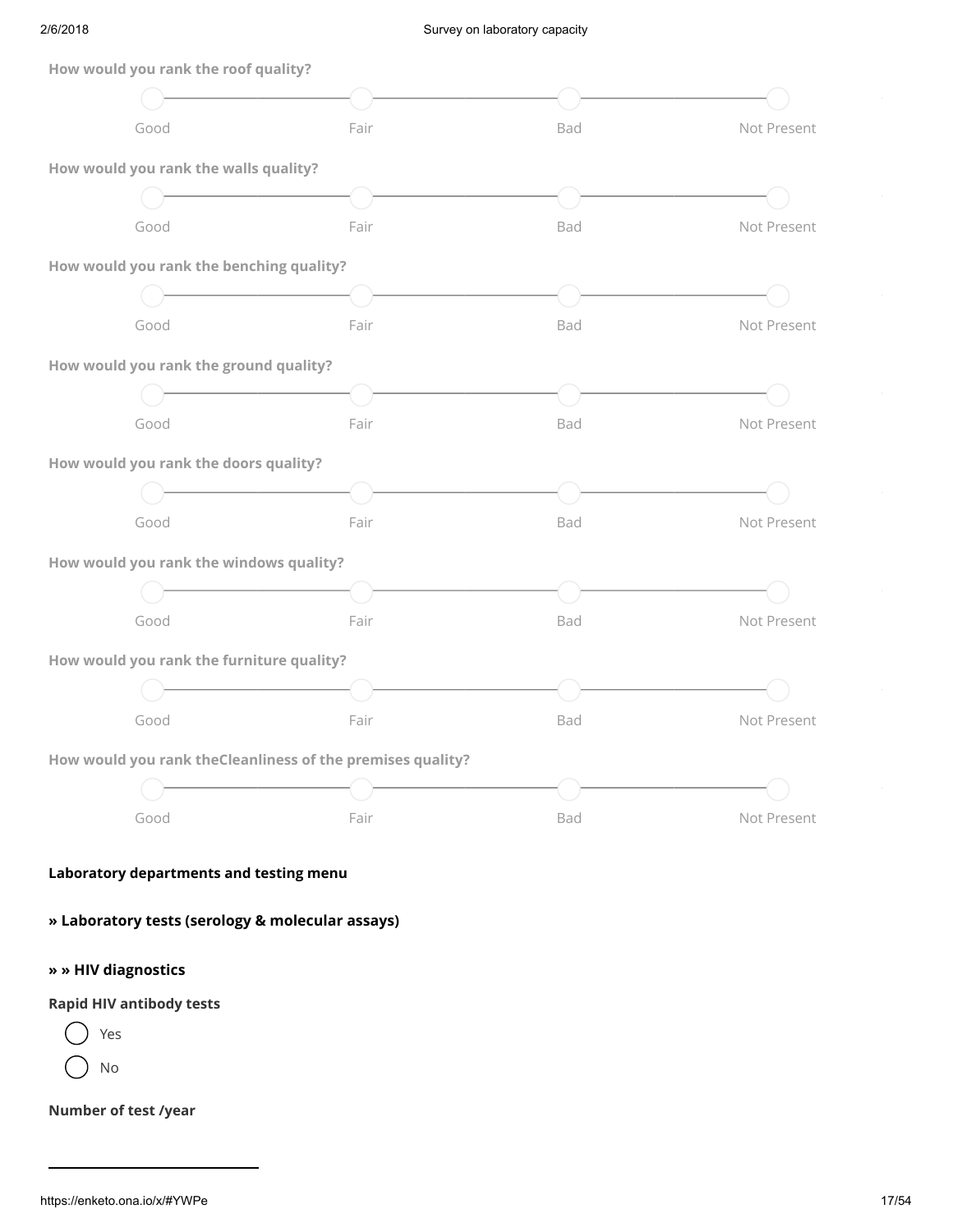HIV serology (enzyme-linked immunosorbent assay (ELISA) linked immunosorbent assay,( LIA) / western blot (WB)

Yes

No

Number of test /year

Line immunoassay ( LIA) / western blot (WB)

Yes

No

Number of test /year

Early Infant diagnosis (EID); preparation of dried blood spot (DBS) for Early infant diagnostic testing

Yes

No

Number of test /year

Human Immunodeficiency Virus (HIV ) Polymerase chain reaction( PCR) for Early Infant diagnosis (EID)

Yes

No

Number of test /year

Viral load

Yes

No

Number of test /year

Genotypic ARV resistance testing

Yes

No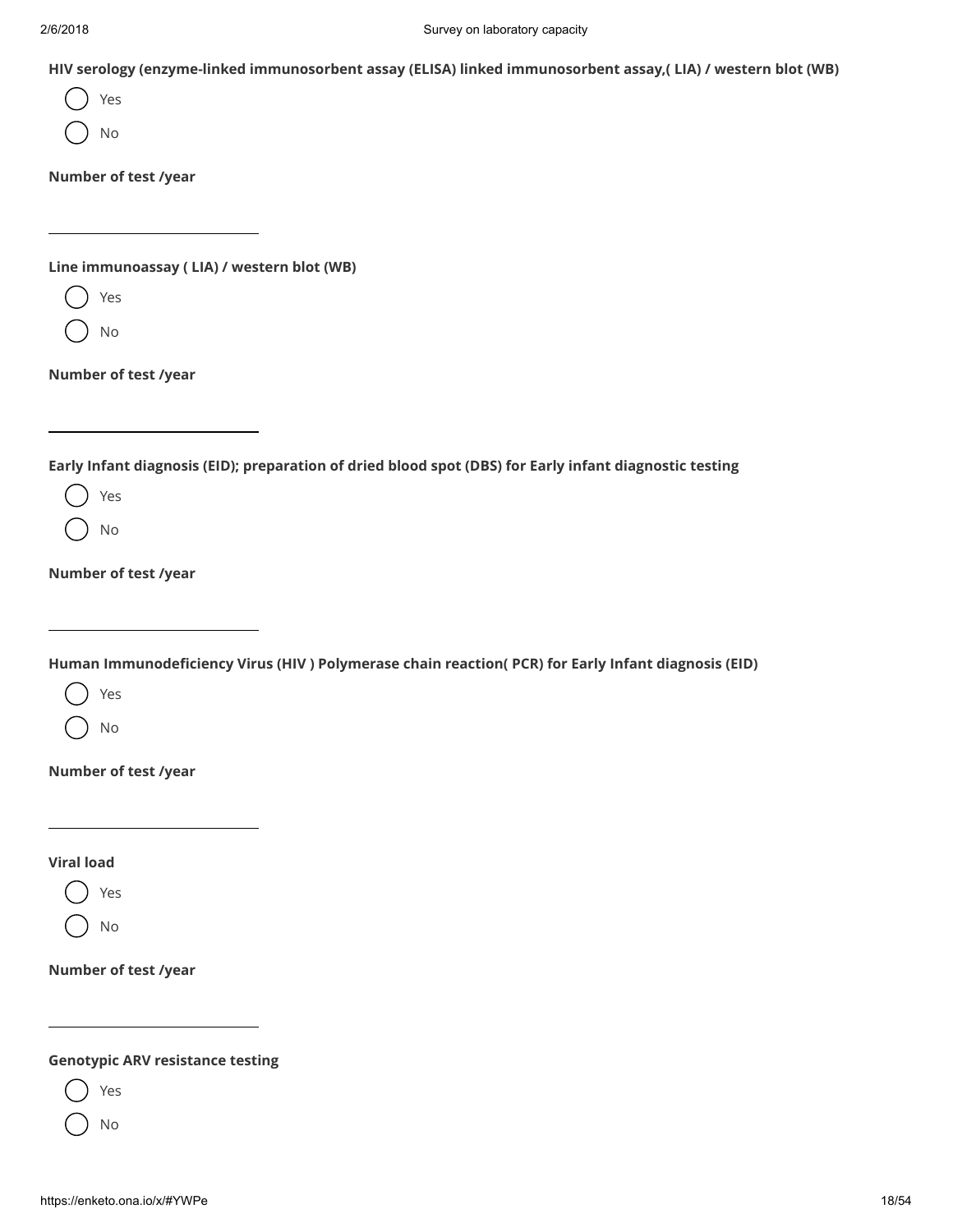|  |  | Number of test /year |
|--|--|----------------------|
|  |  |                      |

## » » Diagnostic of hepatitis viruses

## Diagnosis of Hepatitis B

| serology                                                                    | quick test    | viral load |
|-----------------------------------------------------------------------------|---------------|------------|
| genotyping                                                                  | not available |            |
| <b>Diagnosis of Hepatitis C</b>                                             |               |            |
| serology                                                                    | quick test    | viral load |
| genotyping                                                                  | not available |            |
| <b>Diagnosis of Hepatitis E</b>                                             |               |            |
| serology                                                                    | quick test    | viral load |
| genotyping                                                                  | not available |            |
| » » » Viral Hemorrhagic Fevers (VHF)<br><b>Diagnosis of the Ebola virus</b> |               |            |
|                                                                             |               |            |
| serology                                                                    | quick test    | viral load |
| genotyping                                                                  | not available |            |
|                                                                             |               |            |
| <b>Diagnosis of Rift Valley fever virus</b>                                 |               |            |
| serology                                                                    | quick test    | viral load |
| genotyping<br>للمسلما                                                       | not available |            |
| <b>Diagnosis of Congo Crimean Hemorrhagic Fever</b>                         |               |            |
| serology                                                                    | quick test    | viral load |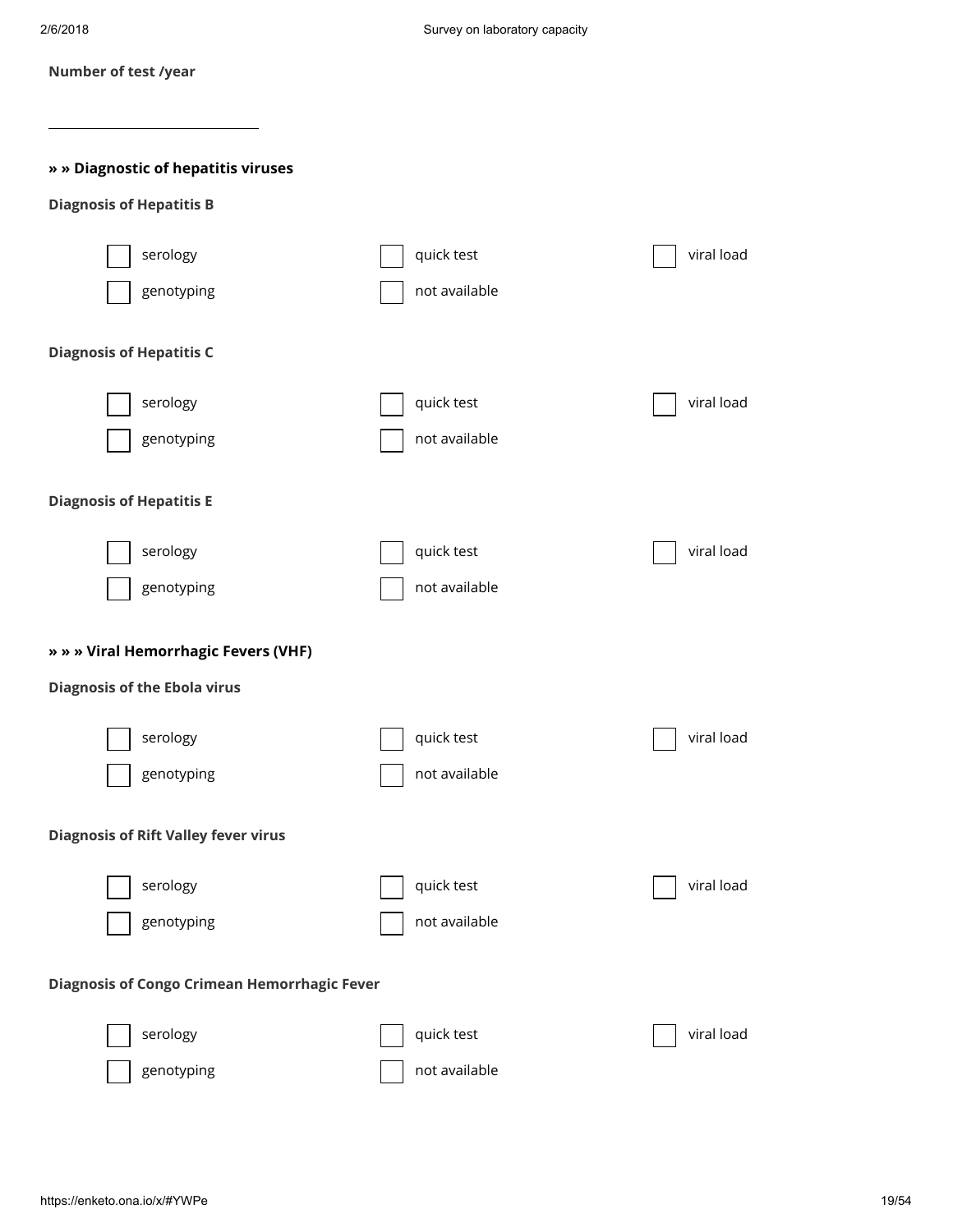## Diagnosis of Lassa fever

| serology<br>genotyping                 | quick test<br>not available | viral load |
|----------------------------------------|-----------------------------|------------|
| <b>Diagnosis of the Dengue virus</b>   |                             |            |
| serology<br>genotyping                 | quick test<br>not available | viral load |
| <b>Diagnosis of the Zika virus</b>     |                             |            |
| serology<br>genotyping                 | quick test<br>not available | viral load |
| Diagnosis of the Chikungunya virus     |                             |            |
| serology<br>genotyping                 | quick test<br>not available | viral load |
| <b>Diagnosis of yellow fever virus</b> |                             |            |
| serology<br>genotyping                 | quick test<br>not available | viral load |
| » » » Other viral infections           |                             |            |
| <b>Diagnosis of rabies virus</b>       |                             |            |
| serology<br>genotyping                 | quick test<br>not available | viral load |
| <b>Diagnosis of influenza virus</b>    |                             |            |
| serology<br>genotyping                 | quick test<br>not available | viral load |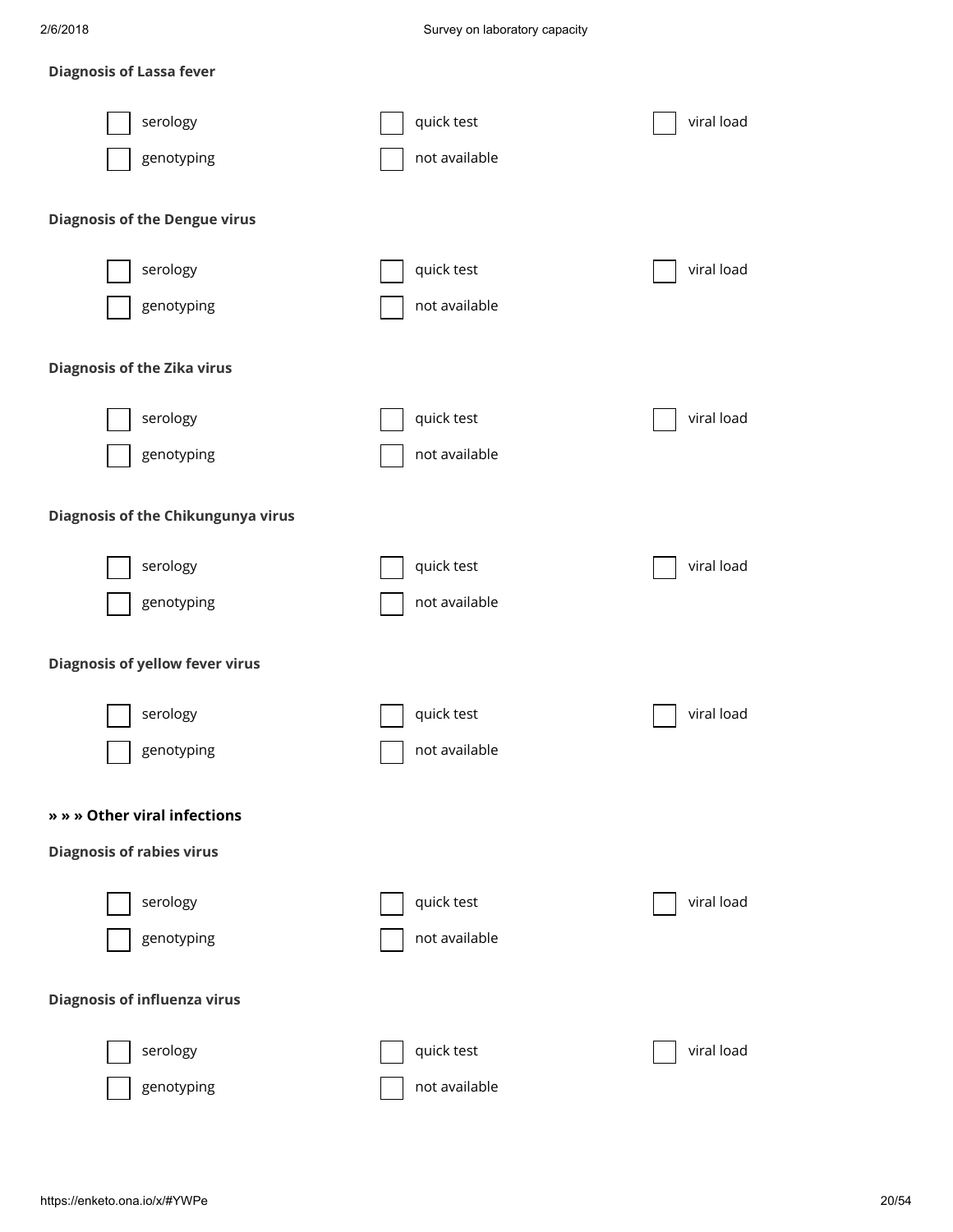#### Diagnosis of swine flu virus ( H1N1)

Rapid Influenza Antigen Test for Diagnosis of Pandemic (H1N1)

| serology                                                                                               | quick test                  | viral load |
|--------------------------------------------------------------------------------------------------------|-----------------------------|------------|
| genotyping                                                                                             | not available               |            |
|                                                                                                        |                             |            |
| <b>Diagnosis of the SARS-CoV virus</b><br>Polymerase chain reaction (PCR); Antibody tests: IgM and IgG |                             |            |
| serology                                                                                               | quick test                  | viral load |
| genotyping                                                                                             | not available               |            |
|                                                                                                        |                             |            |
| <b>Diagnosis of the Nile Valley virus</b>                                                              |                             |            |
| serology                                                                                               | quick test                  | viral load |
| genotyping                                                                                             | not available               |            |
|                                                                                                        |                             |            |
| <b>Diagnosis of Avian Flu (H5N1)</b>                                                                   |                             |            |
| serology                                                                                               | quick test                  | viral load |
| genotyping                                                                                             | not available               |            |
|                                                                                                        |                             |            |
| <b>Diagnosis of the polio virus</b>                                                                    |                             |            |
| serology                                                                                               | quick test                  | viral load |
| genotyping                                                                                             | not available               |            |
| <b>Diagnosis of cytomegalovirus (CMV)</b>                                                              |                             |            |
|                                                                                                        |                             |            |
| serology                                                                                               | quick test                  | viral load |
| genotyping                                                                                             | not available               |            |
| <b>Diagnosis of rotavirus</b>                                                                          |                             |            |
|                                                                                                        |                             |            |
| serology                                                                                               | quick test<br>not available | viral load |
| genotyping                                                                                             |                             |            |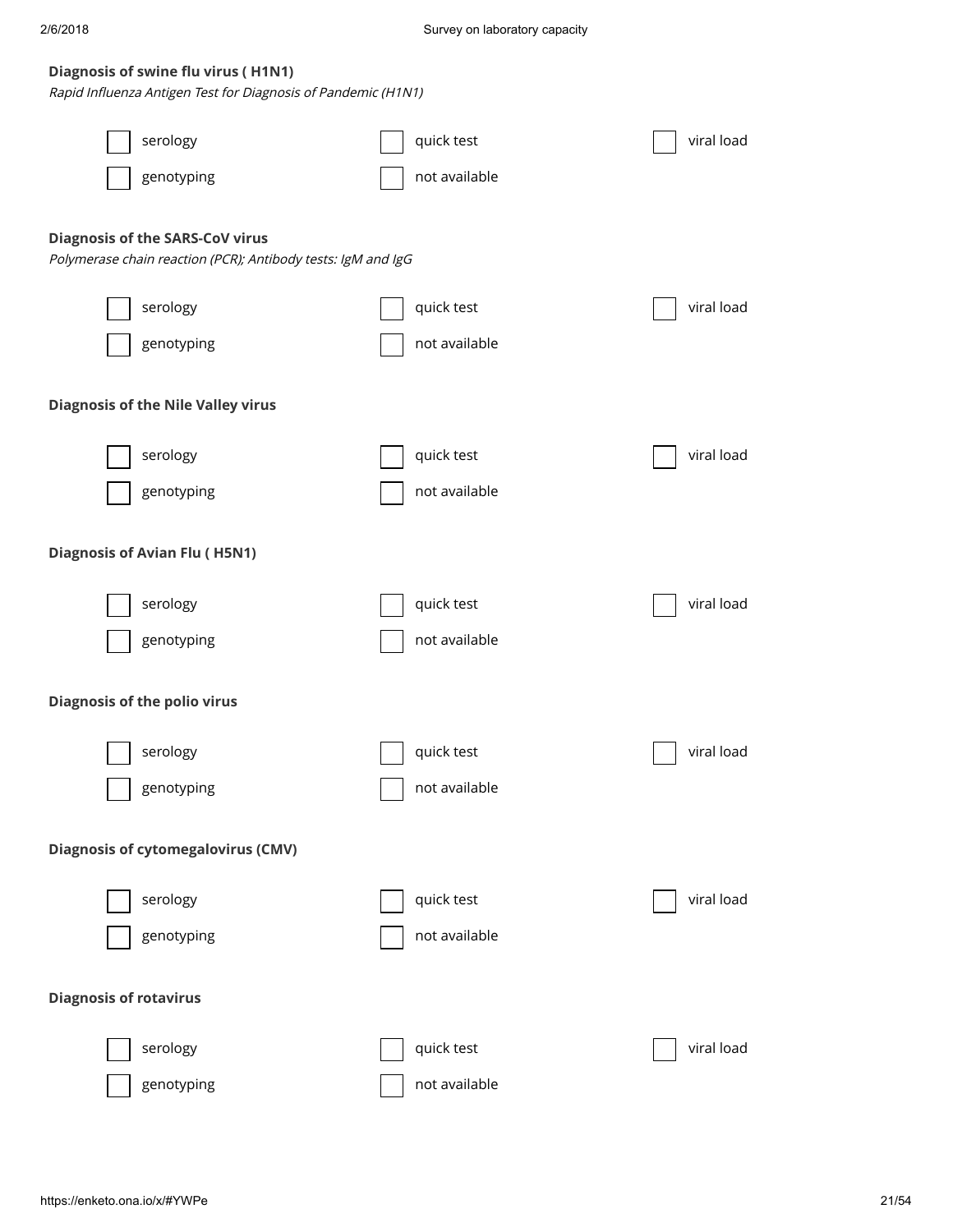## Diagnosis of measles virus

| serology                                                | quick test    | viral load    |
|---------------------------------------------------------|---------------|---------------|
| genotyping                                              | not available |               |
| <b>Diagnosis of mumps virus</b>                         |               |               |
|                                                         |               |               |
| serology                                                | quick test    | viral load    |
| genotyping                                              | not available |               |
| <b>Diagnosis of the rubella virus</b>                   |               |               |
|                                                         |               |               |
| serology                                                | quick test    | viral load    |
| genotyping                                              | not available |               |
| » » » Diagnostic of other infectious bacterial diseases |               |               |
| <b>Diagnosis of brucellosis (BMAT)</b>                  |               |               |
|                                                         |               |               |
| <b>PCR</b>                                              | serology      | quick test    |
| Microscopy                                              | Culture       | antibiogramme |
| not available                                           |               |               |
| <b>Diagnosis of leptospirosis</b>                       |               |               |
|                                                         |               |               |
| <b>PCR</b>                                              | serology      | quick test    |
| Microscopy                                              | Culture       | antibiogramme |
| not available                                           |               |               |
| <b>Bacterial Meningitis</b>                             |               |               |
| <b>PCR</b>                                              | serology      | quick test    |
| Microscopy                                              | Culture       | antibiogramme |
| not available                                           |               |               |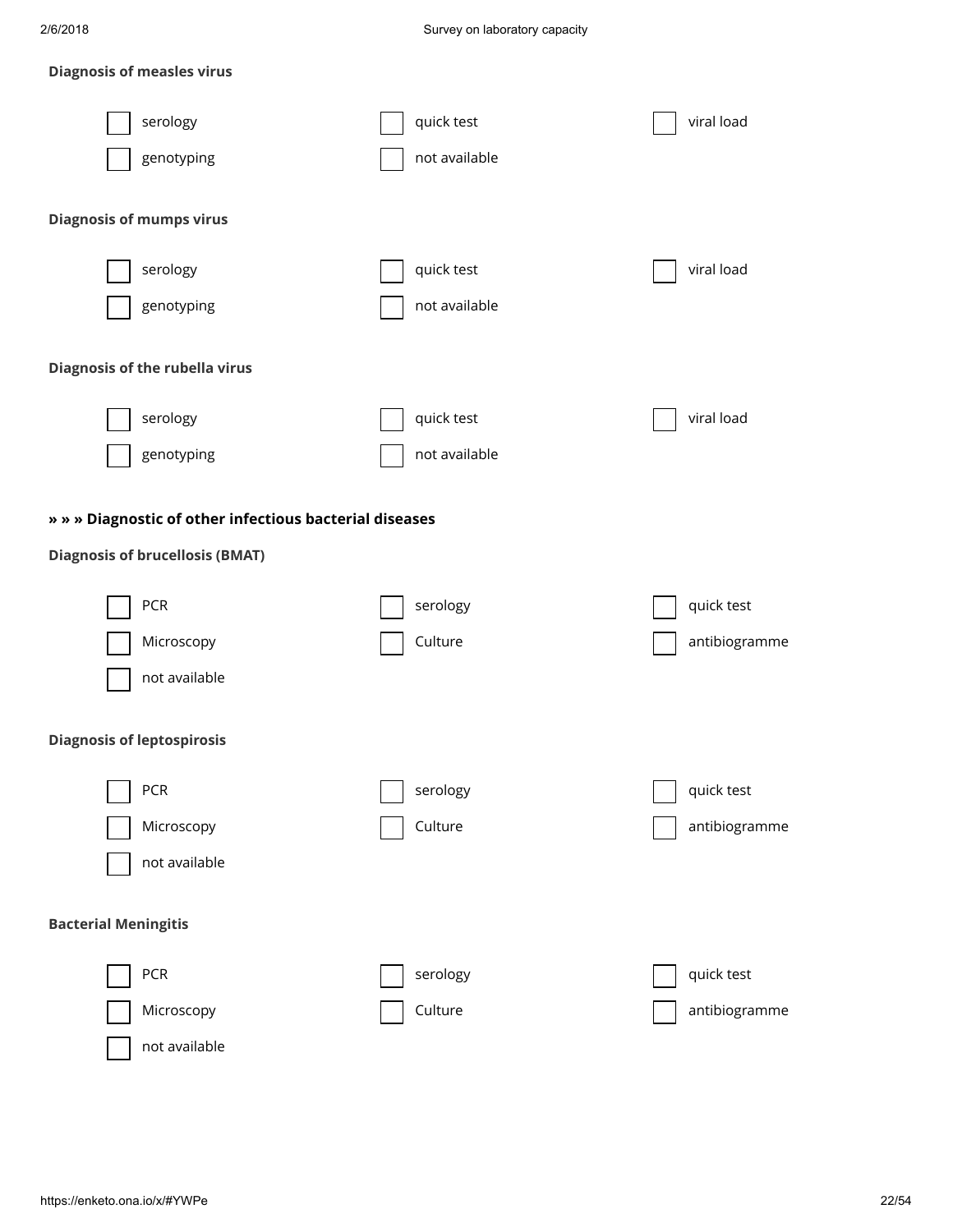## Diagnosis of hemolytic beta streptococcus group A

| PCR                               | serology | quick test    |
|-----------------------------------|----------|---------------|
| Microscopy                        | Culture  | antibiogramme |
| not available                     |          |               |
|                                   |          |               |
| <b>Diagnosis of cholera</b>       |          |               |
| PCR                               | serology | quick test    |
| Microscopy                        | Culture  | antibiogramme |
| not available                     |          |               |
| <b>Diagnosis of salmonellosis</b> |          |               |
|                                   |          |               |
| PCR                               | serology | quick test    |
| Microscopy                        | Culture  | antibiogramme |
| not available                     |          |               |
| <b>Diagnosis of shigellosis</b>   |          |               |
|                                   |          |               |
| PCR                               | serology | quick test    |
| Microscopy                        | Culture  | antibiogramme |
| not available                     |          |               |
|                                   |          |               |
| <b>Diagnosis of diphtheria</b>    |          |               |
| PCR                               | serology | quick test    |
| Microscopy                        | Culture  | antibiogramme |
| not available                     |          |               |
| <b>Diagnosis of anthrax</b>       |          |               |
| PCR                               | serology | quick test    |

not available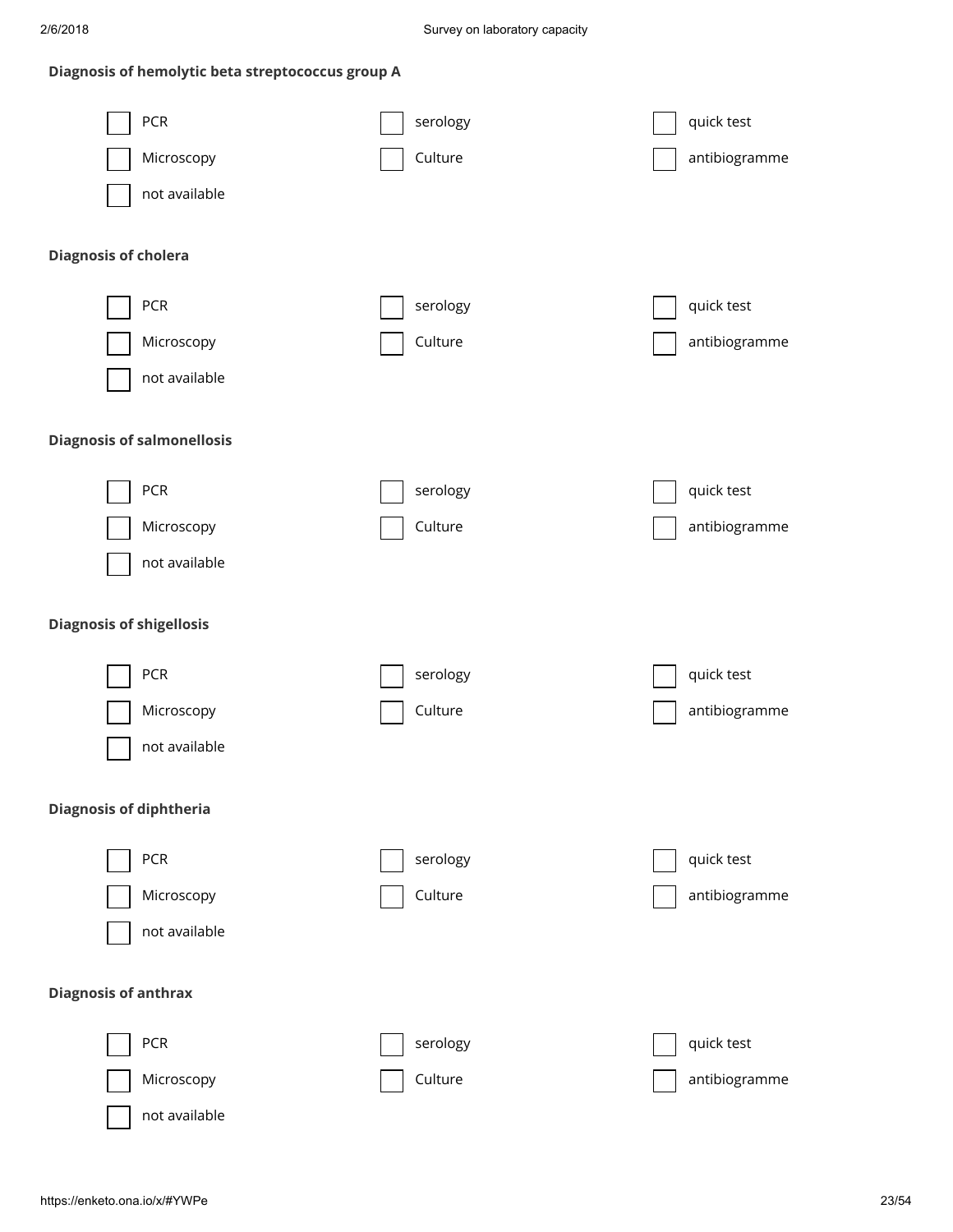## Diagnosis of the plague

| PCR<br>serology<br>quick test                                                  |       |
|--------------------------------------------------------------------------------|-------|
| Culture<br>antibiogramme<br>Microscopy                                         |       |
| not available                                                                  |       |
|                                                                                |       |
| » » TB diagnostics                                                             |       |
| <b>Screening</b>                                                               |       |
| Rapid blood test<br>Tuberculin skin test                                       |       |
| not available                                                                  |       |
|                                                                                |       |
| Identification                                                                 |       |
|                                                                                |       |
| Acid Fast Bacilli (AFB) smear- Ziehl Neelsen                                   |       |
| Light Emitting Diode (LED) Fluorescent Microscopy                              |       |
| Tuberculosis (TB)-Lamp<br>Rapid speciation for M tuberculosis                  |       |
| Culture -Solid media<br>lateral flow urine lipoarabinomannan assay (LF-LAM)    |       |
| Culture-Liquid media<br>Tuberculosis Polymerase chain reaction (TB PCR)        |       |
| GeneXpert Mycobacterium tuberculosis (MTB)<br>MTBDRplus line probe assay (LPA) |       |
| not available                                                                  |       |
| <b>Resistance testing</b>                                                      |       |
|                                                                                |       |
| Drug Susceptibility Testing (DST)-First Line                                   |       |
| Drug Susceptibility Testing (DST) -Second Line<br>not available                |       |
|                                                                                |       |
| » » Parasitology                                                               |       |
| <b>Malaria diagnostics</b>                                                     |       |
| thin smear and / or thick blood<br>dropRapid Tests of Malaria-Ag (RDT          |       |
| not available                                                                  |       |
|                                                                                |       |
| Surveillance of antimalarial resistance                                        |       |
| Yes                                                                            |       |
| No                                                                             |       |
| https://enketo.ona.io/x/#YWPe                                                  | 24/54 |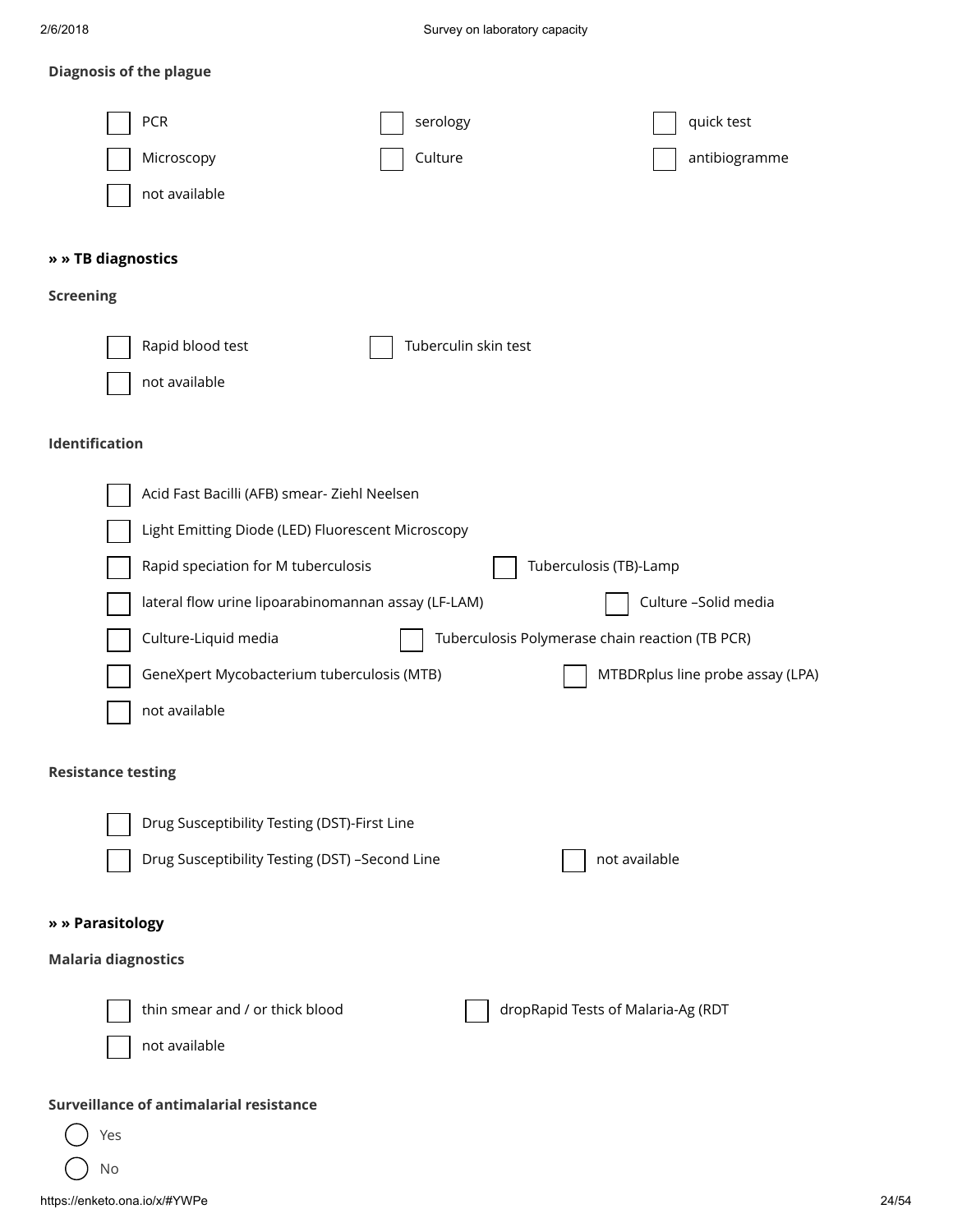|  | Number of test /year |  |
|--|----------------------|--|
|--|----------------------|--|

| <b>Diagnosis of trypanosomes</b>            |                    |                    |
|---------------------------------------------|--------------------|--------------------|
| Yes                                         |                    |                    |
| No                                          |                    |                    |
| Number of test /year                        |                    |                    |
|                                             |                    |                    |
|                                             |                    |                    |
| <b>Diagnosis of intestinal parasites</b>    |                    |                    |
| Direct examination                          | Scotch Test        | Belenger           |
| Ritchie                                     | KATO - Katz        | not available      |
|                                             |                    |                    |
| » » Diagnosis of other parasitic infections |                    |                    |
| Cryptococosis                               |                    |                    |
| Latex test                                  | Microscopy         | serology           |
| quick test                                  | Culture            | <b>PCR</b>         |
| <b>TPHA</b>                                 | Filamentation test | Agglutination test |
|                                             |                    |                    |
| IDR at the leishmanine                      | not available      |                    |
| <b>Trichomoniasis</b>                       |                    |                    |
|                                             |                    |                    |
| Latex test                                  | Microscopy         | serology           |
| quick test                                  | Culture            | PCR                |
| <b>TPHA</b>                                 | Filamentation test | Agglutination test |
| IDR at the leishmanine                      | not available      |                    |
|                                             |                    |                    |
| <b>Toxoplasmosis</b>                        |                    |                    |
| Latex test                                  | Microscopy         | serology           |
| quick test                                  | Culture            | PCR                |
| <b>TPHA</b>                                 | Filamentation test | Agglutination test |
| IDR at the leishmanine                      | not available      |                    |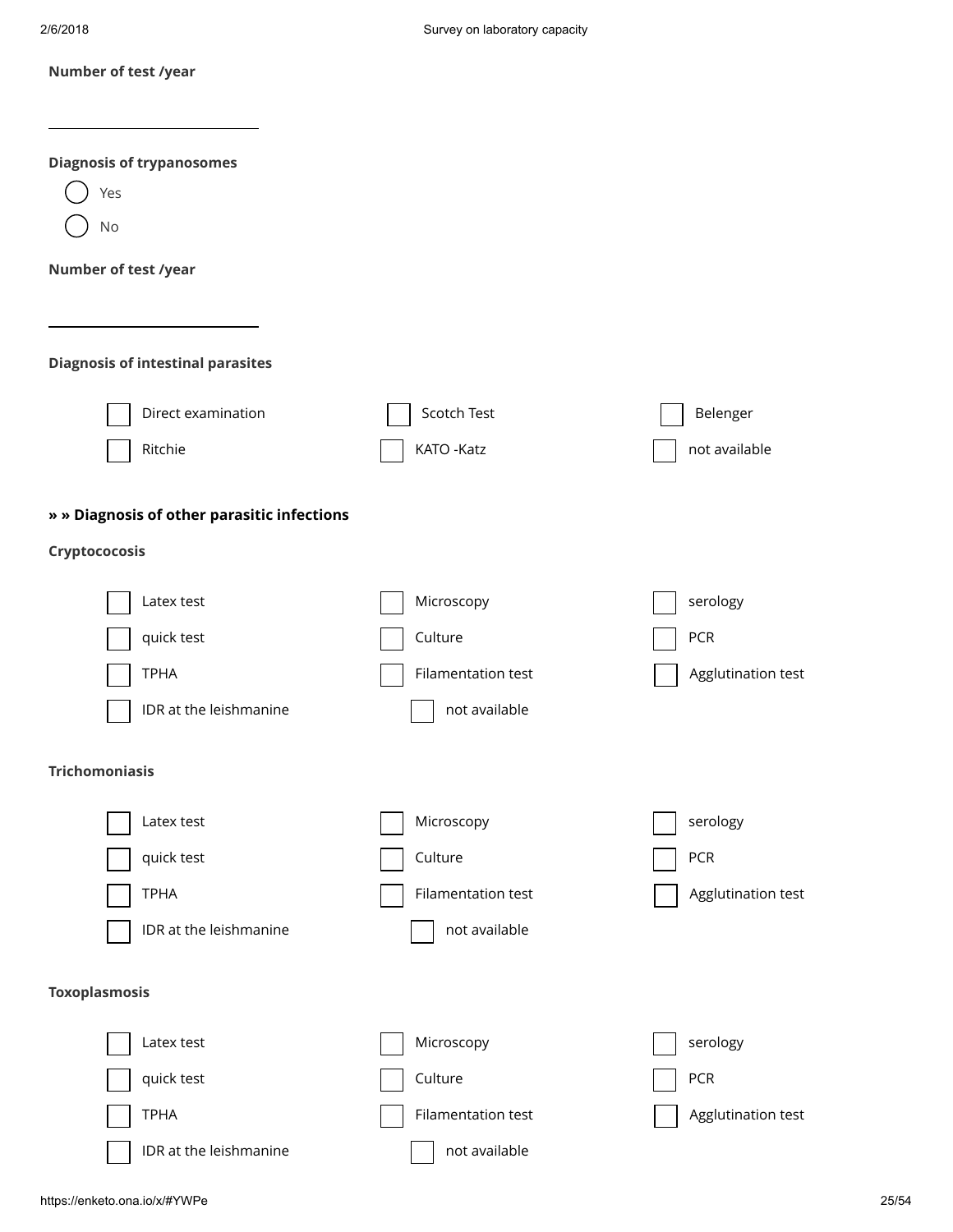#### Urinary schistosomiasis

| Latex test             | Microscopy         | serology           |
|------------------------|--------------------|--------------------|
| quick test             | Culture            | PCR                |
| <b>TPHA</b>            | Filamentation test | Agglutination test |
| IDR at the leishmanine | not available      |                    |
| <b>Candidiasis</b>     |                    |                    |
| Latex test             | Microscopy         | serology           |
| quick test             | Culture            | <b>PCR</b>         |
| <b>TPHA</b>            | Filamentation test | Agglutination test |
| IDR at the leishmanine | not available      |                    |
| <b>Syphilis</b>        |                    |                    |
| Latex test             | Microscopy         | serology           |
| quick test             | Culture            | <b>PCR</b>         |
| <b>TPHA</b>            | Filamentation test | Agglutination test |
| IDR at the leishmanine | not available      |                    |
| Chlamydia              |                    |                    |
| Latex test             | Microscopy         | serology           |
| quick test             | Culture            | <b>PCR</b>         |
| <b>TPHA</b>            | Filamentation test | Agglutination test |
| IDR at the leishmanine | not available      |                    |
| Leishmaniasis          |                    |                    |
| Latex test             | Microscopy         | serology           |
| quick test             | Culture            | <b>PCR</b>         |
| <b>TPHA</b>            | Filamentation test | Agglutination test |
| IDR at the leishmanine | not available      |                    |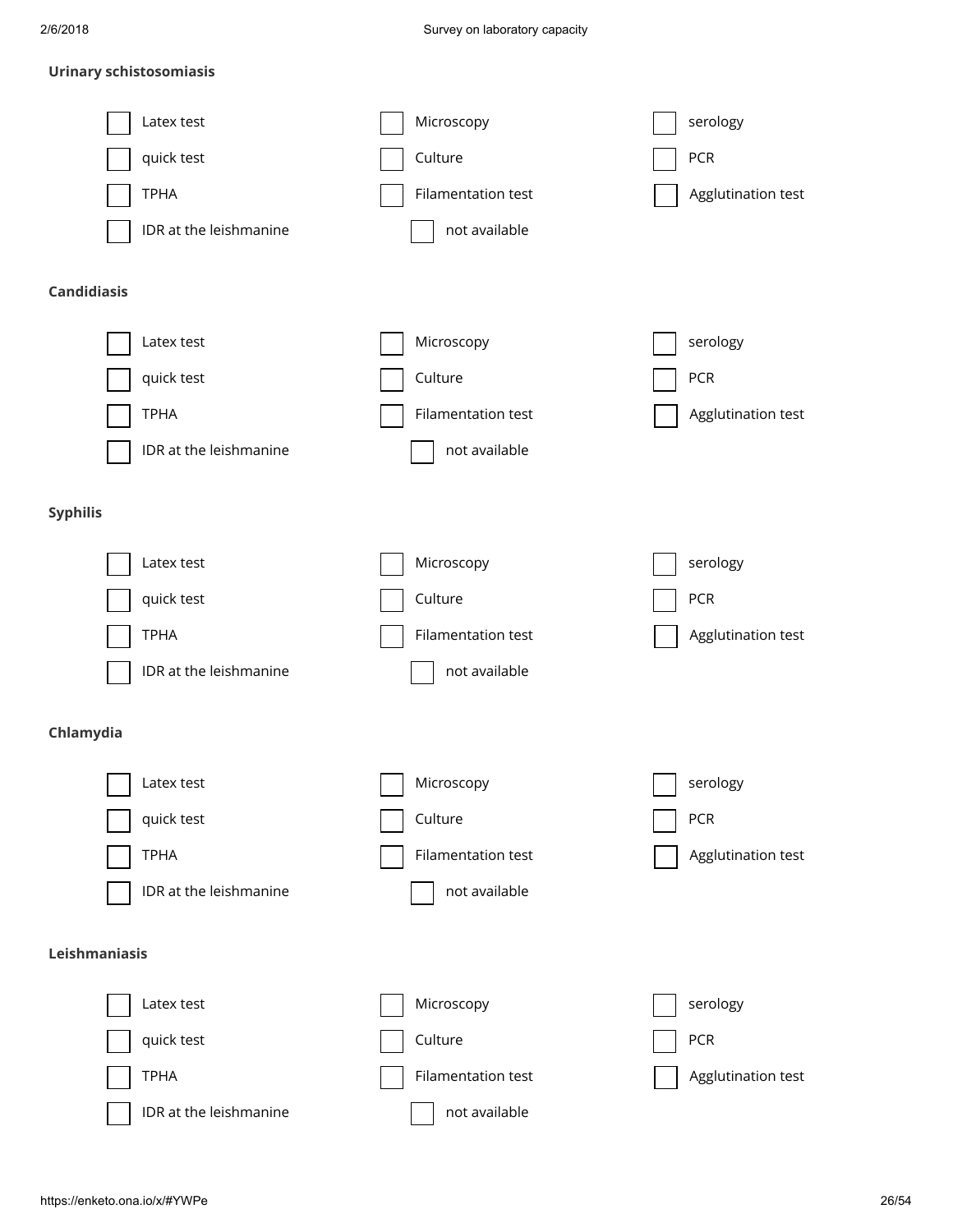#### Filariasis

| Latex test             | Microscopy         | serology           |
|------------------------|--------------------|--------------------|
| quick test             | Culture            | PCR                |
| TPHA                   | Filamentation test | Agglutination test |
| IDR at the leishmanine | not available      |                    |

## » » Immuno-Hematology and blood banking

#### Blood group and rhesus factor determination

| Yes |  |
|-----|--|
| No  |  |

## Phenotype Rhesus (RH)-KEL

No

#### Irregular Agglutinin test

Yes

No

## Hemoglobin electrophoresis

|--|--|

No

#### Hemoglobin concentration

Yes

No

## Cluster of Differentiation 4 (CD4) absolute count / percentage

| ٠ | ۰.<br>۰. |
|---|----------|
|---|----------|

No

## Full blood count with differentials

Yes

No

## Erythrocytes Sedimentation Rate(ESR)

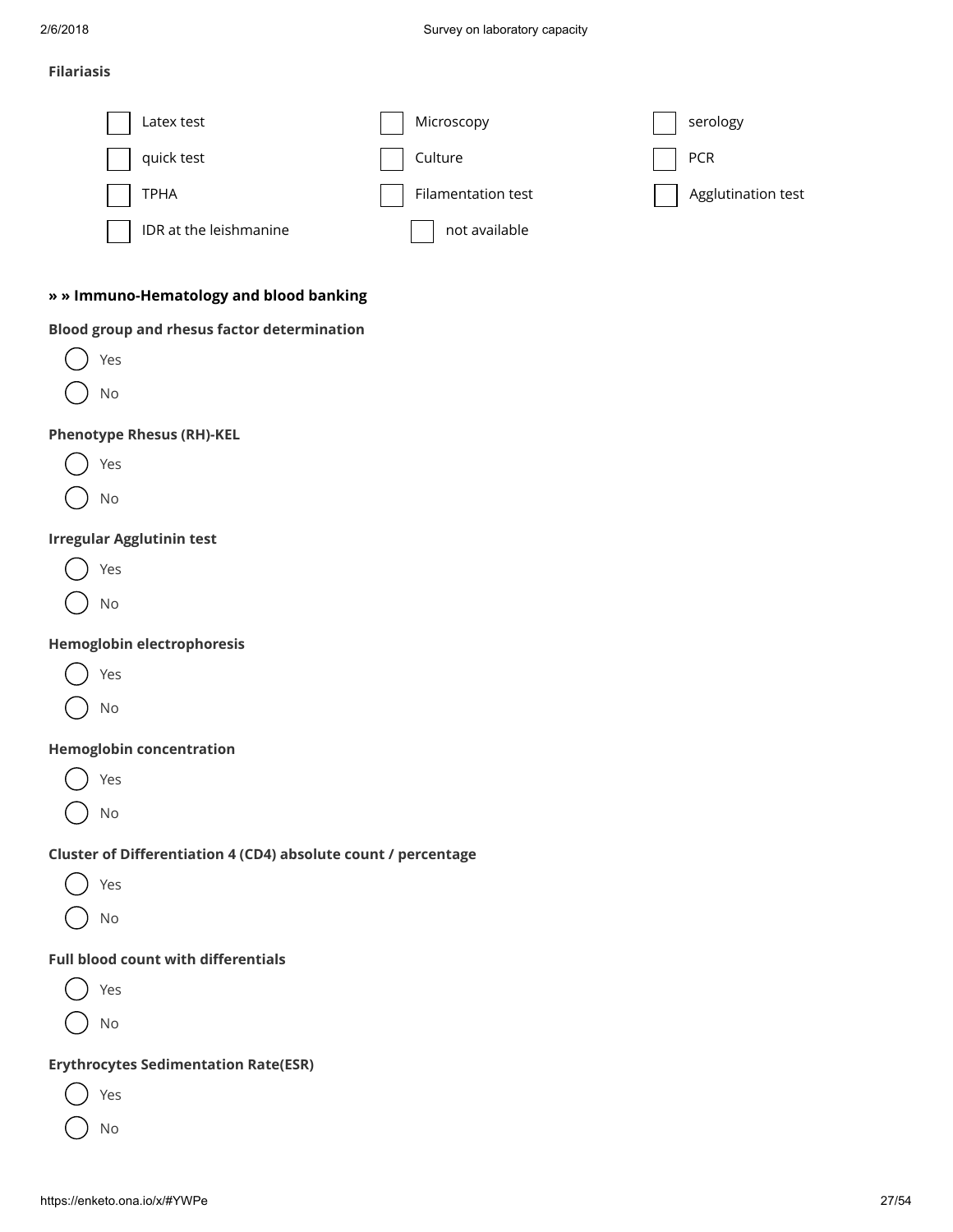#### Prothrombin Time (PT) and INR

- Yes
- No

## Partial Thromboplastin (PTT)

Yes

No

### Coombs test

Yes

No

## Reticulocyte count



No

## Bleeding and clotting time

| $\frac{1}{2}$ | ٠ |
|---------------|---|
|---------------|---|

No

## Lupus Erythematous test



No

## Myelogram test

Yes

No

## » » Serology diagnostic

## C-reactive protein (CRP)



No

## Procalcitonin (PCT)

Yes

No

## Anti-Nuclear Antibodies (ANA)

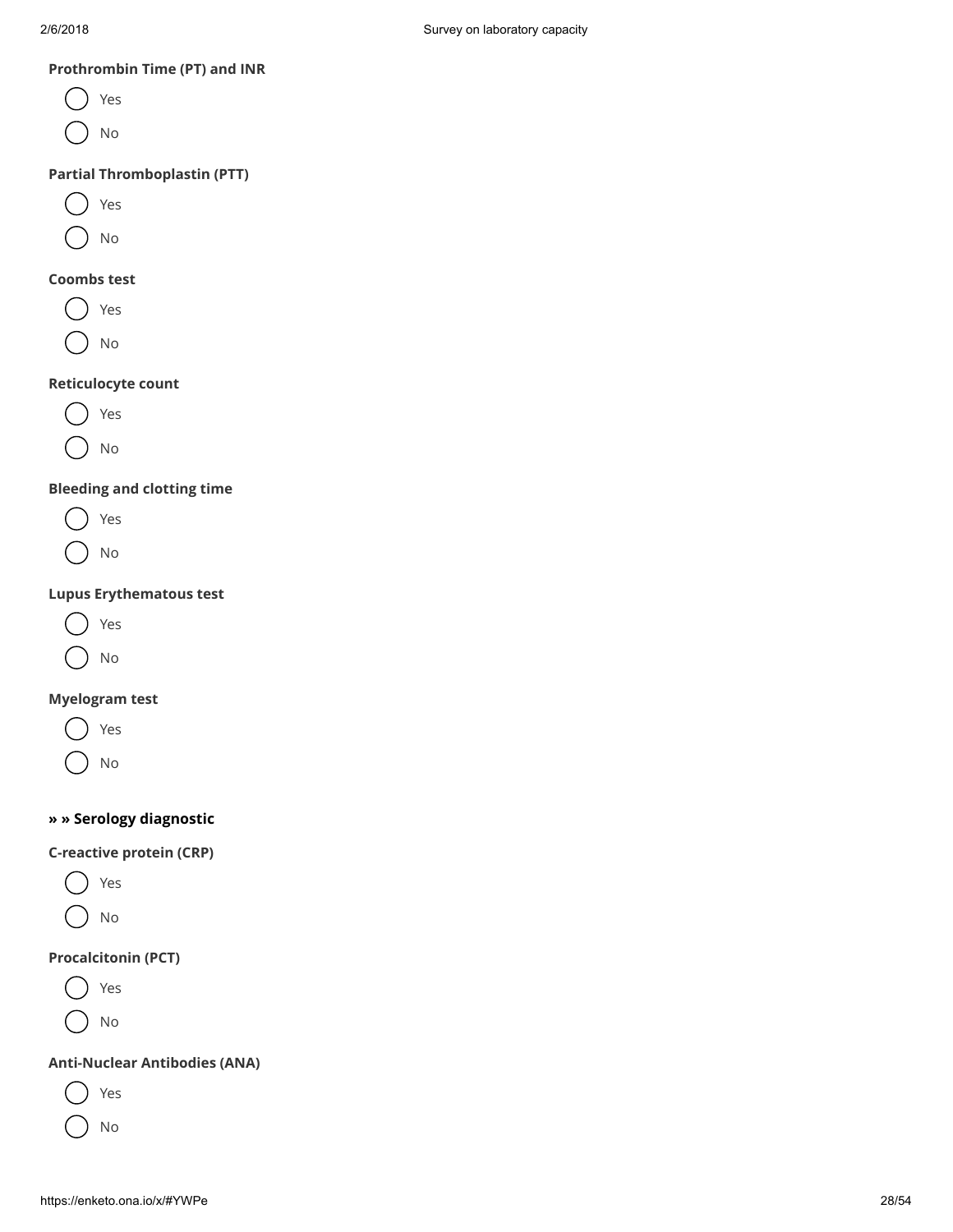## Prostate Specific Antigen (PSA)

Yes No

## Beta- Human chorionic gonadotropin (HCG)

test de grossesse

Yes

No

### Cytomegalovirus (CMV)

Yes

No

## Rheumatoid Factor (RF)

- Yes
- No

## Anti-Streptolysin-O (ASLO)

- Yes
- No

## Serology of infectious mononucleosis

No

## » » Biochemistry

#### Glycemia

Glucose test

Yes No

## Glycosuria and albuminuria

- Yes
- No

## Microalbumin

- Yes
- No

#### Urine dipstick for glycosuria and proteinuria

Yes

No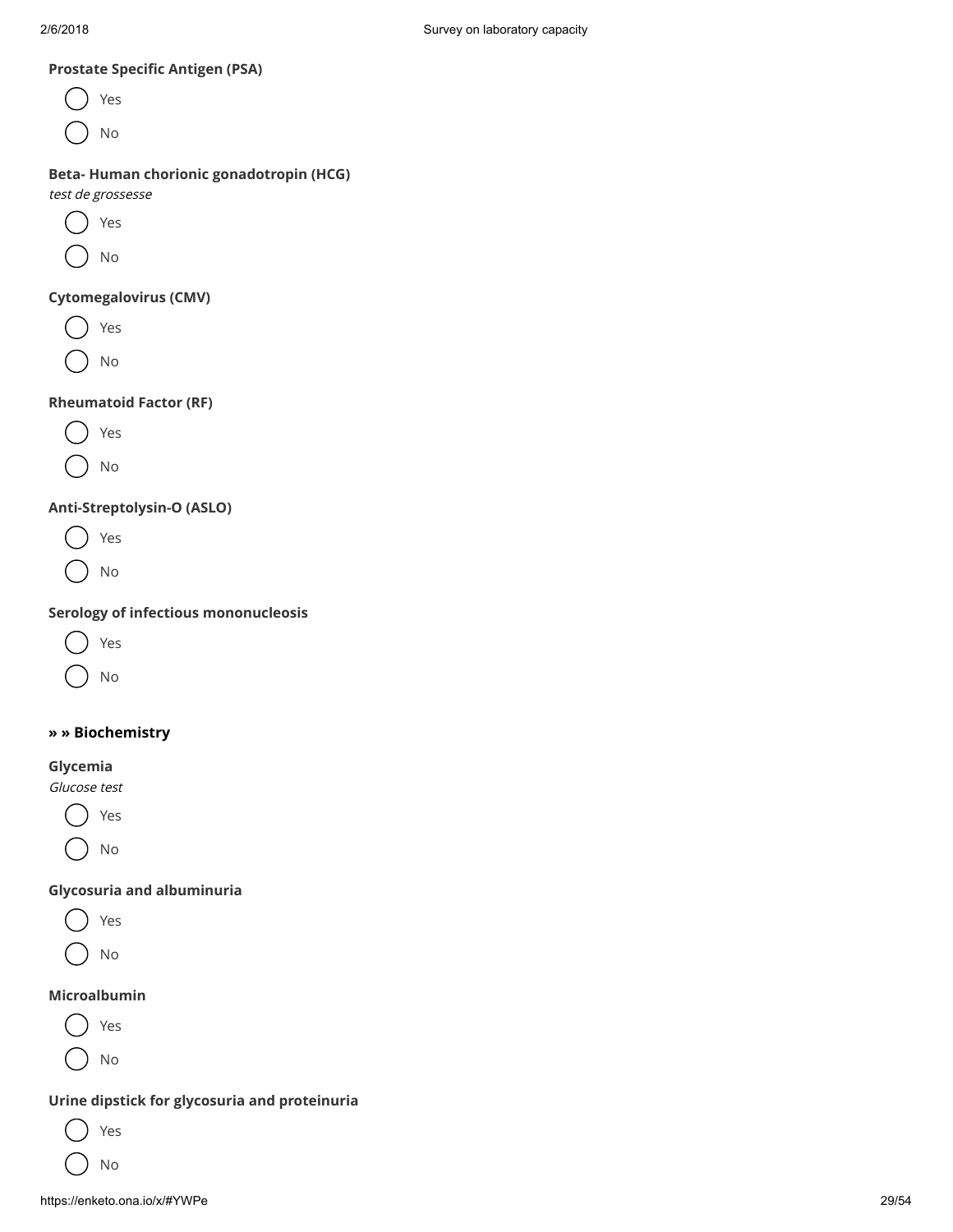### Alanine Aminotransferase(ALT) test

Yes No

#### Aspartate Aminotransferase (AST) test

Yes

No

## Alkaline Phosphatase(ALP)

Yes  $(\Box$ 

No

## Bilirubin (Total)



No

## Bilirubin (Direct)

Yes

No

## Gamma-Glutamyl Transferase(γ-GT)



No

## Serum creatinine

- Yes
- No

## Urine creatine



No

## Creatine Kinase(CK)

Yes

No

## Creatine Clearance



No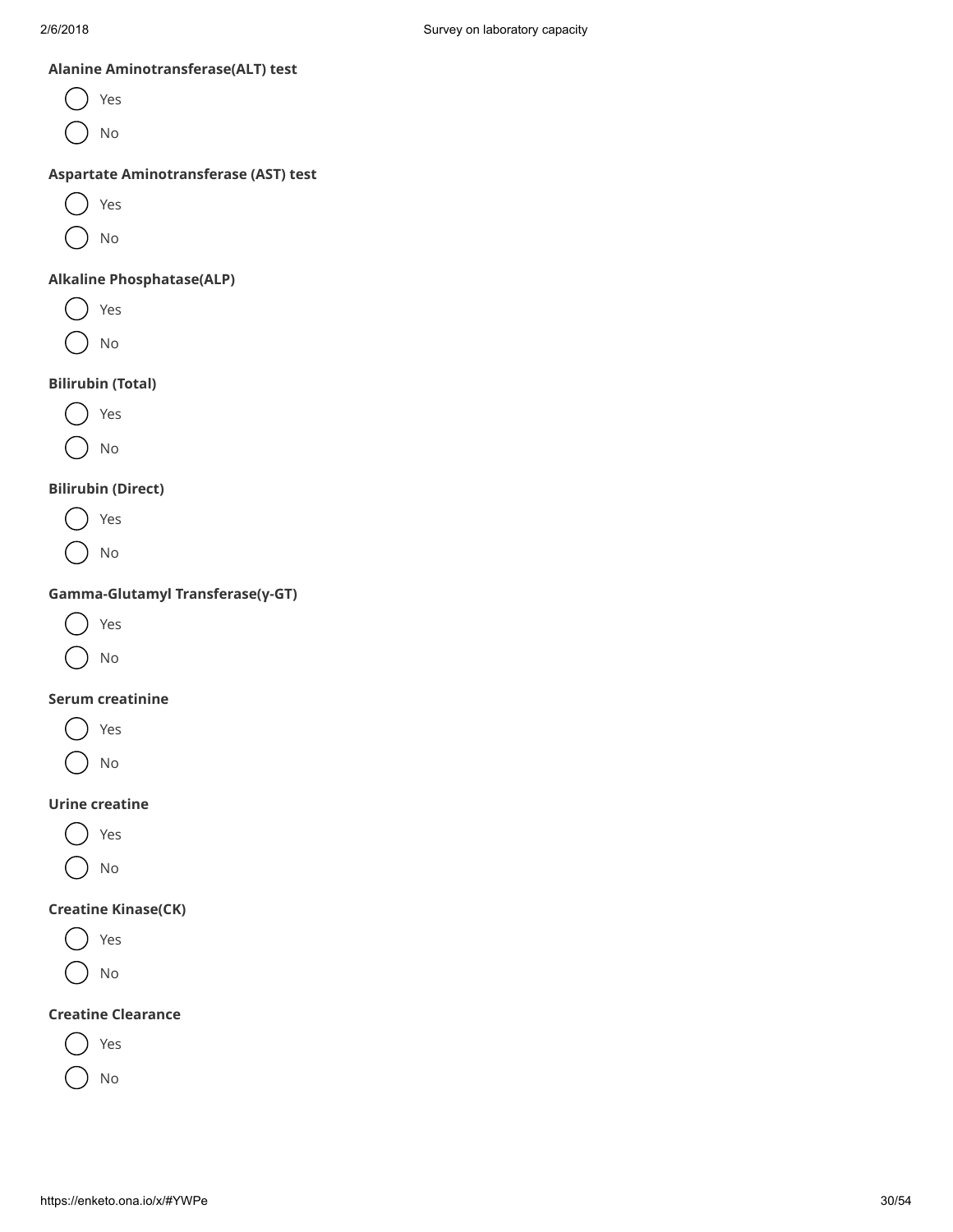## Lipase

- Yes
- No

## Protein – total



### Albumin



## Amylase



## Lactic acid



## Blood urea nitrogen



No

## Azotemia

Yes No

## Uric Acid

- $(\ )$ Yes
- No

## Total Cholesterol

Yes  $($  ) No

## High-density lipoprotein (HDL)- Cholesterol

- Yes
- No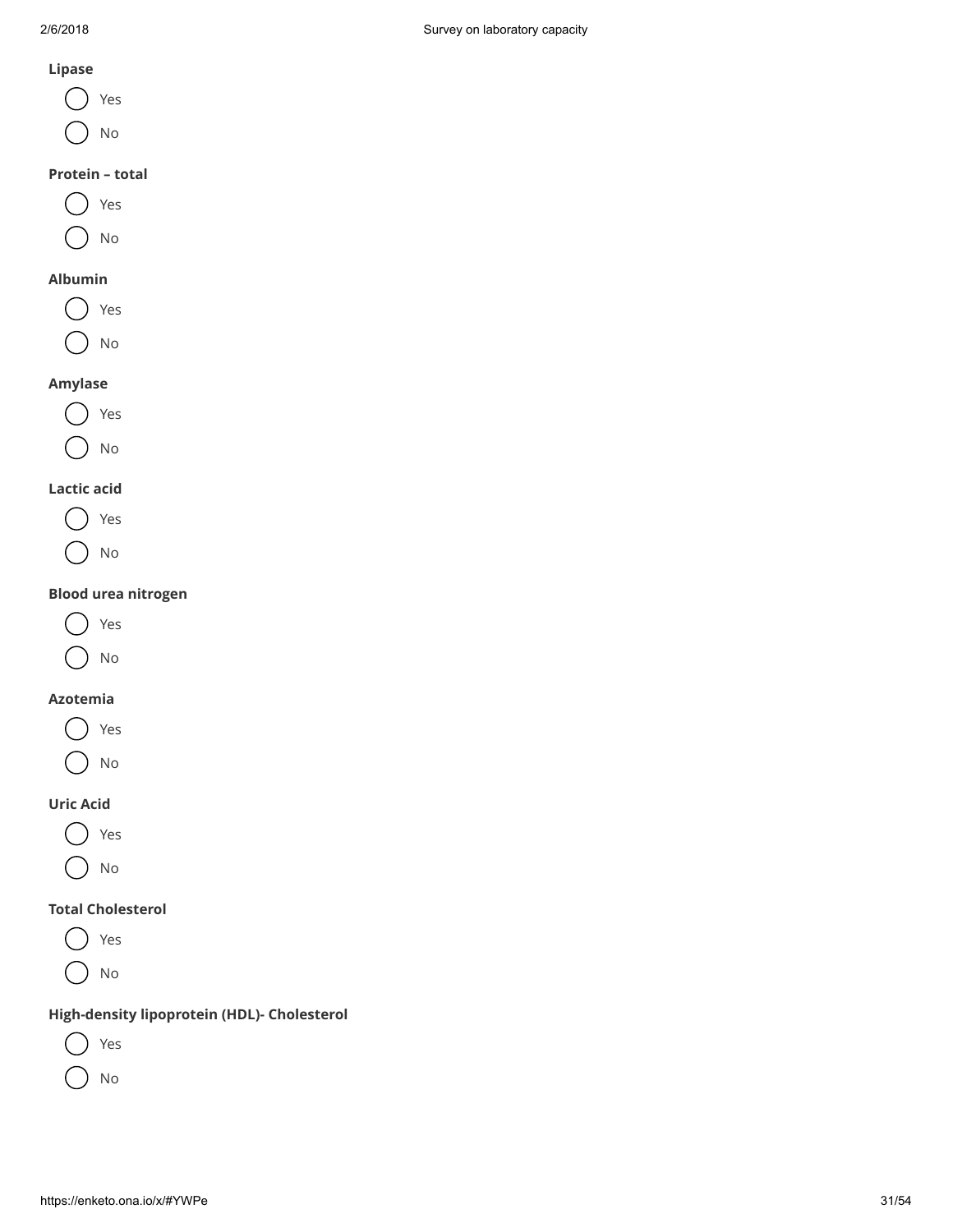### Low-density lipoprotein (LDL)- Cholesterol



Triglycerides



#### D-Dimer



#### Thyroid function

Triiodothyronine (T3) Thyroxine (T4) and Thyroid Stimulating Hormone (TSH)



#### Hormonal tests (fertility)

Follicle Stimulating Hormone (FSH) Luteinizing Hormone (LH) Estradiol (E2) prolactin Testosterone (T) Progesterone (P4) 17- Hydroxyprogesterone (17-OHP)



## Cortisol

Yes

No

#### Calcium ( total and free)

Yes

No

## Electrolytes -Sodium ( Na+) , Potassium (K+) , Chloride ( Cl-)



No

#### Cerebrospinal fluid (CSF)

Yes No

Other (s) to be specified)

## » » Mycology/ Bacteriology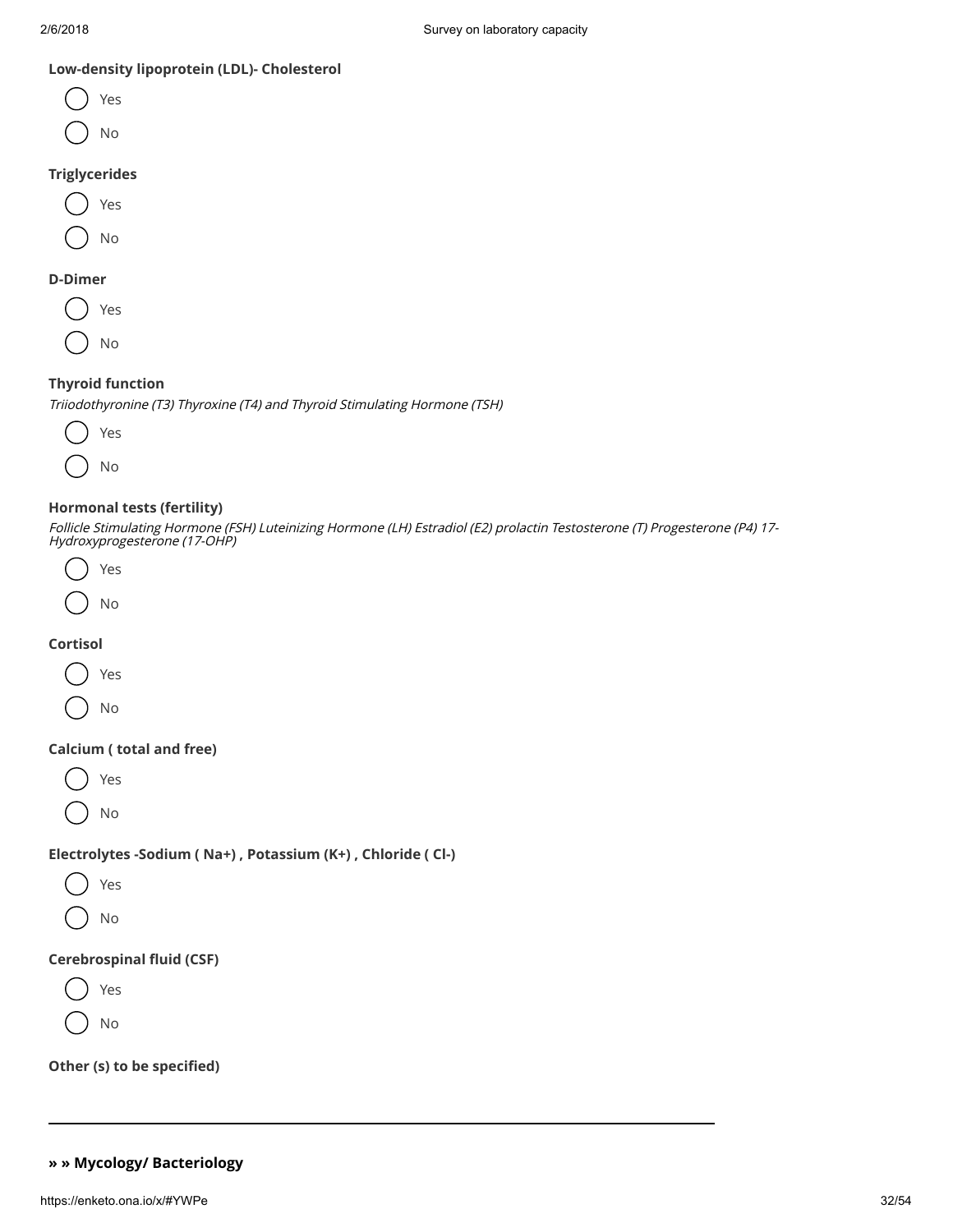## Fungal culture

| conventional<br>other                            | <b>Bact Alert</b><br>not available     | Vitek (biomérieux) |
|--------------------------------------------------|----------------------------------------|--------------------|
| <b>Basal identification techniques for fungi</b> |                                        |                    |
| Dying                                            | Microscopic examination                |                    |
| other                                            | not available                          |                    |
| <b>Blood culture</b>                             |                                        |                    |
| conventional                                     | <b>Bact Alert</b>                      | Vitek (biomérieux) |
| other                                            | not available                          |                    |
| <b>Routine bacterial culture</b>                 |                                        |                    |
| conventional                                     | <b>Bact Alert</b>                      | Vitek (biomérieux) |
| other                                            | not available                          |                    |
| <b>Identification of bacterial strains</b>       |                                        |                    |
| conventional                                     | <b>Bact Alert</b>                      | Vitek (biomérieux) |
| other                                            | not available                          |                    |
| Antibiotic sensitivity test                      |                                        |                    |
| Antibiogram (Kirby-Bauer)                        | Minimal inhibitory concentration (MIC) |                    |
| other                                            | not available                          |                    |
| » » Pathology / Histological tests               |                                        |                    |
| Human papillomavirus (HPV)                       |                                        |                    |
| Yes<br>No                                        |                                        |                    |
| <b>Skin snips biopsy -Onchocerciasis</b>         |                                        |                    |
| Yes<br>No                                        |                                        |                    |
|                                                  |                                        |                    |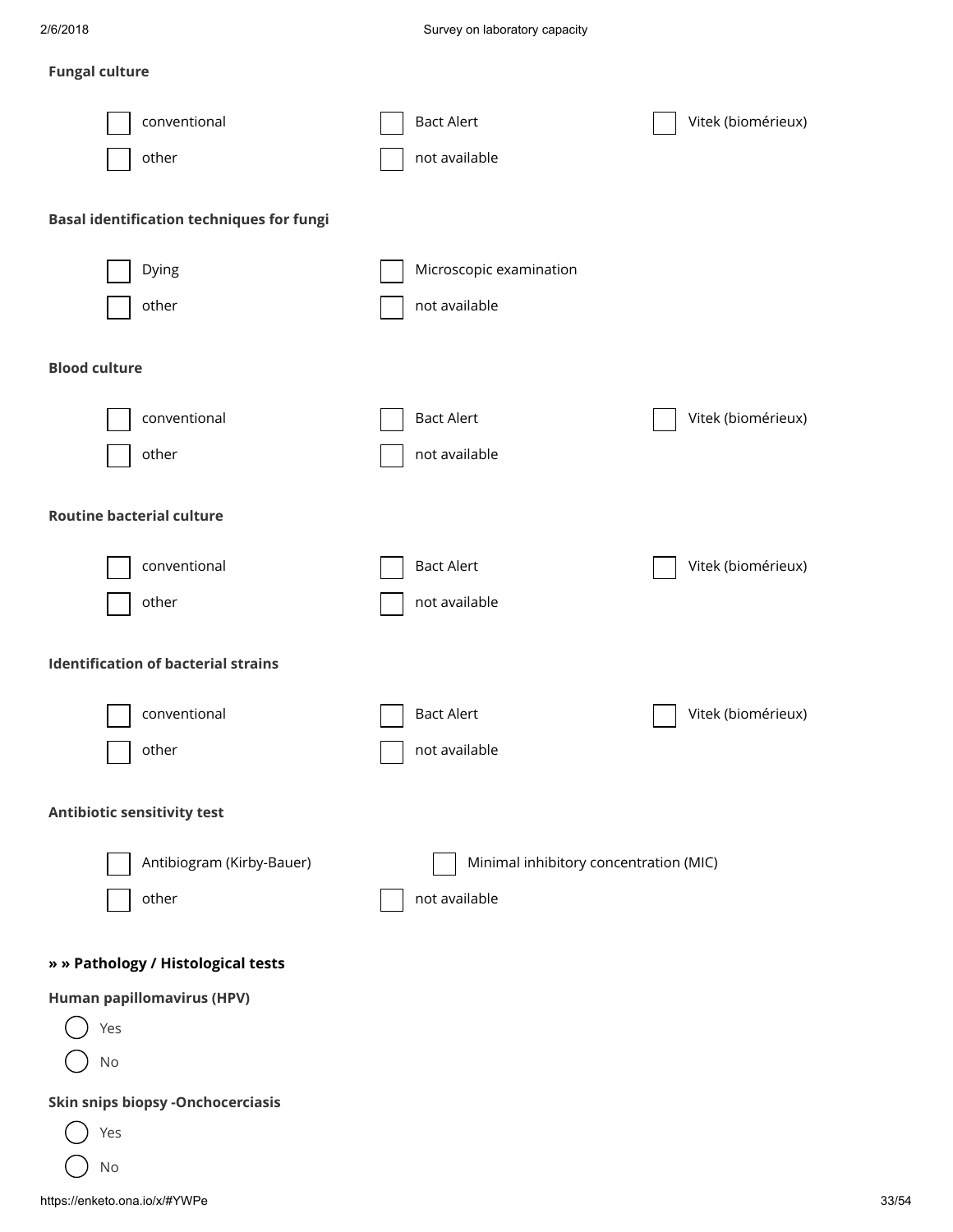#### Tumour Marker test

- Yes
- No

### Alpha-Feto protein ( AFP)

- Yes
- No

### B-cell immunoglobulin

- Yes
- No

## Beta-2 microglobulin( B2M)

- Yes
- No

## Cancer antigen 15-3( CA 15-3)

- Yes
- No

## Cancer antigen 19-9 ( CA 19-9)

- Yes
- No

## Cancer antigen 125( CA-125)

- Yes
- No

## Calcitonin

- Yes
- No

## Des-gamma-carboxy prothrombin( DCP)

Yes No

## Estrogen and Progesterone receptors

- Yes
- No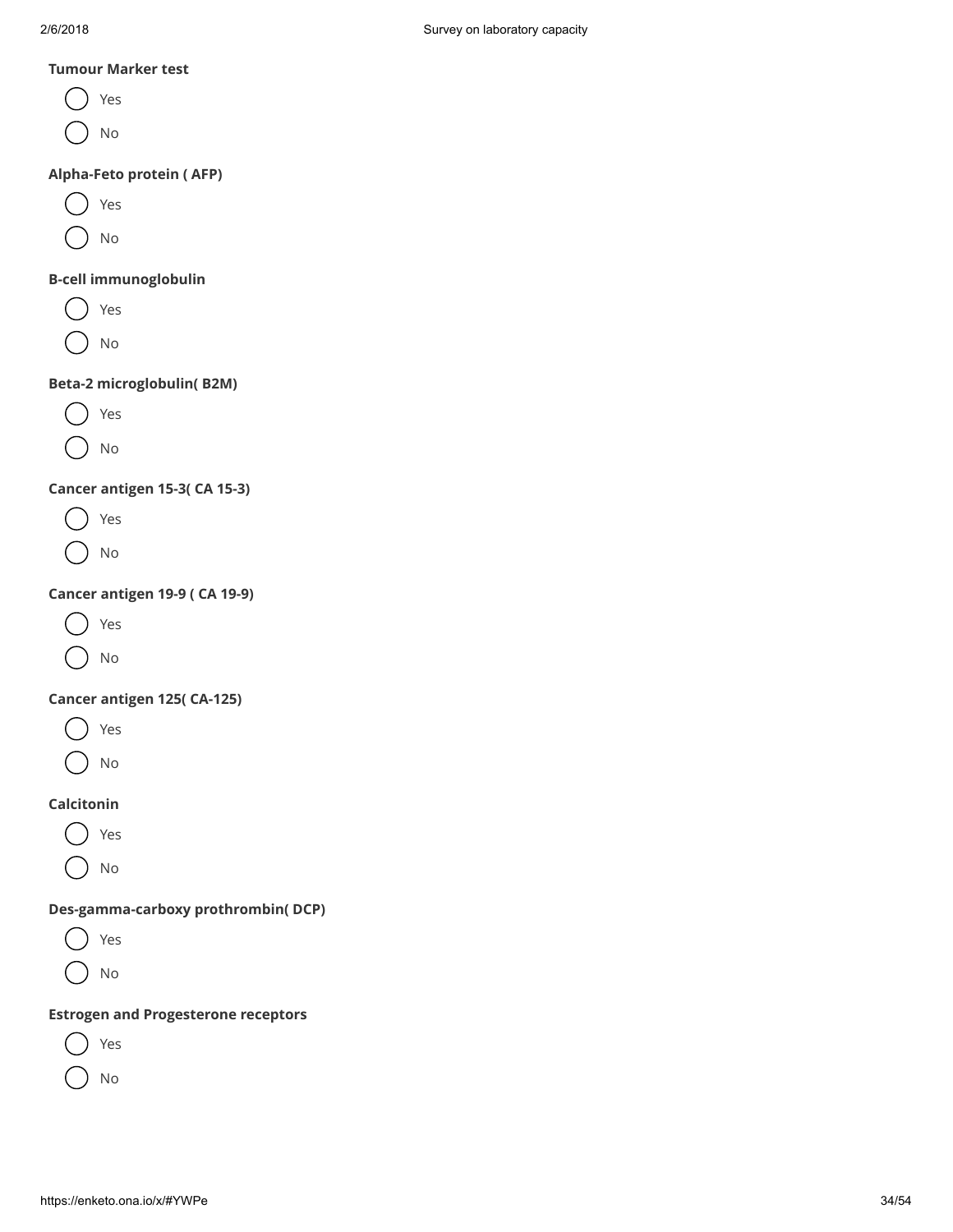### Monoclonal Immunoglobulins

- Yes No Yes No Cyto-puncture Yes No Fine Needle Aspiration Cytology (FNAC)
- Laboratory Quality Management System

#### » Quality Management

## Is there a Quality Management System (QMS) in place?

QMS: The application of the principles of QMS in the laboratory setting.

| Good Laboratory Practice(GLP)                                                                      | ISO 15189    |               |
|----------------------------------------------------------------------------------------------------|--------------|---------------|
| ISO 17025                                                                                          | ISO 9001     | other         |
| not available                                                                                      |              |               |
| Is the laboratory using a laboratory quality management tool?<br>QMS tools for process improvement |              |               |
| <b>SLIPTA</b>                                                                                      | <b>SLMTA</b> | LQMS          |
| LQSI                                                                                               | other        | not available |
| <b>Score SLIPTA</b>                                                                                |              |               |
| $0$ star                                                                                           | 1 star       | 2 stars       |
| 3 stars                                                                                            | 4 stars      | 5 stars       |
| non applicable                                                                                     |              |               |
| Is the laboratory certified?<br>Yes                                                                |              |               |
| No                                                                                                 |              |               |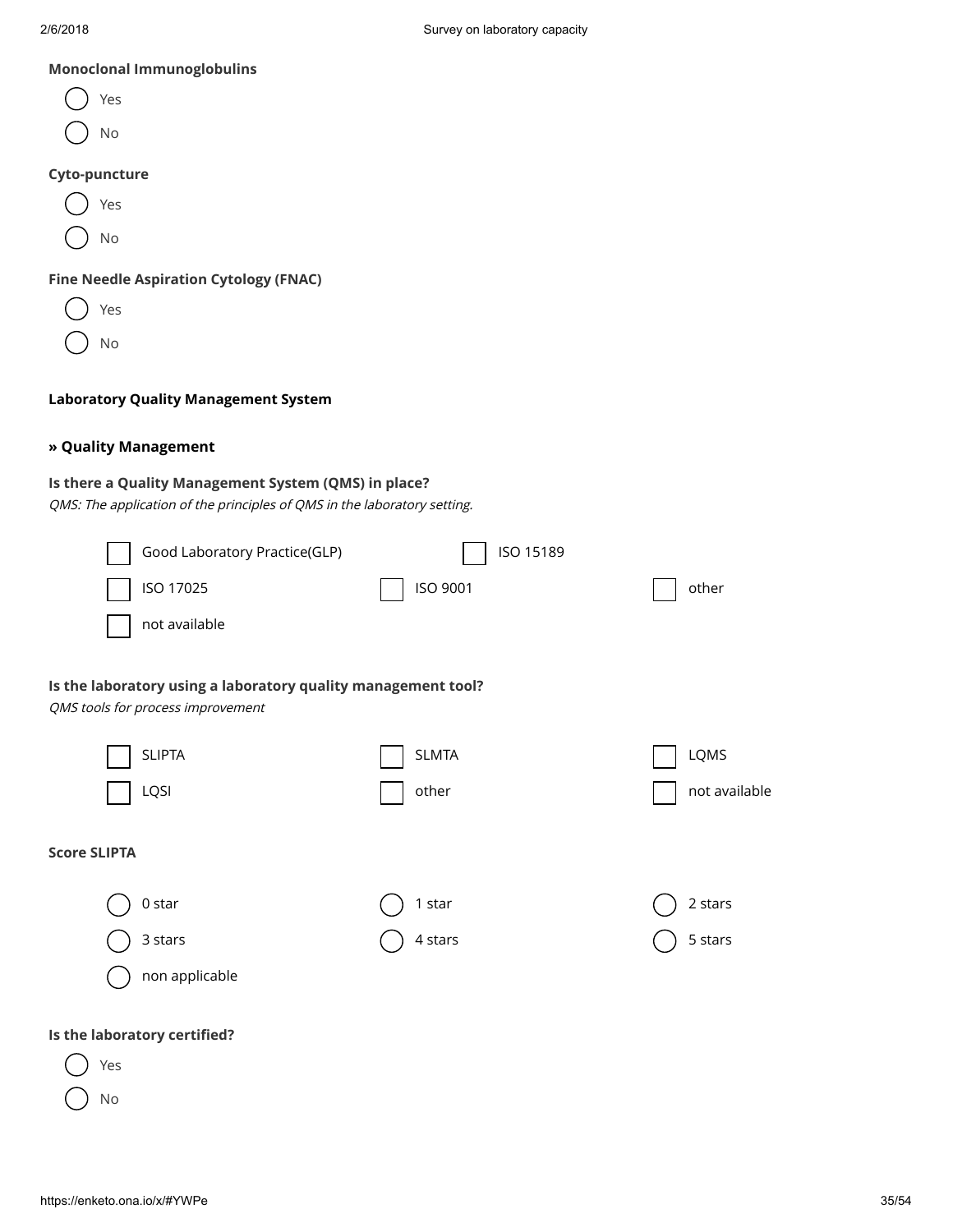## Is the laboratory accredited?

| EGAG                                                                                                                                                                                                                      | <b>ENAO</b>                | SANAS                 |
|---------------------------------------------------------------------------------------------------------------------------------------------------------------------------------------------------------------------------|----------------------------|-----------------------|
| SADCAS                                                                                                                                                                                                                    | <b>KENAS</b>               | <b>NiNAS</b>          |
| <b>TUNAC</b>                                                                                                                                                                                                              | JCI                        | CAP                   |
| <b>ISO</b>                                                                                                                                                                                                                | Other                      | not available         |
| <b>Designated focal point for quality?</b><br>Yes<br>No<br><b>Quality manual available?</b><br>Yes                                                                                                                        |                            |                       |
| No                                                                                                                                                                                                                        |                            |                       |
| Is the laboratory enrolled in External quality assessment (EQA) programs?<br>EQA :A system for objectively checking the laboratory's performance using an external agency or facility.<br>Yes<br>No<br><b>Which ones?</b> |                            |                       |
|                                                                                                                                                                                                                           |                            |                       |
| <b>Internal quality controls</b>                                                                                                                                                                                          |                            |                       |
| Slides<br>Serology<br>not available                                                                                                                                                                                       | Hematology<br>Bacteriology | Biochemistry<br>Other |
| Periodic and up-to-date temperature readings<br>Yes<br>No                                                                                                                                                                 |                            |                       |
| <b>Laboratory connectivity</b>                                                                                                                                                                                            |                            |                       |
| » Types of connection                                                                                                                                                                                                     |                            |                       |
| <b>Telephone</b>                                                                                                                                                                                                          |                            |                       |
| Yes                                                                                                                                                                                                                       |                            |                       |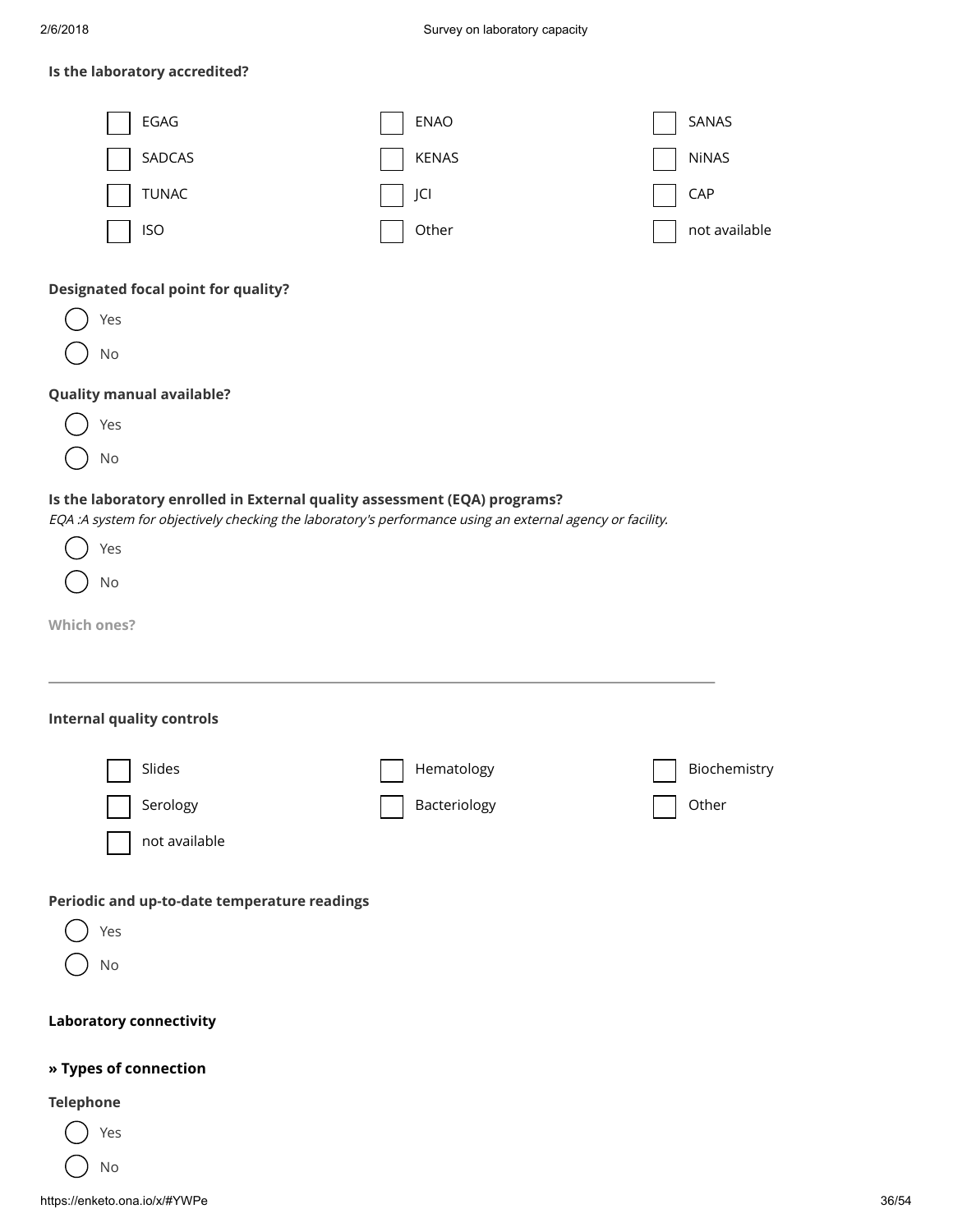| Fax                                                                                                                              |               |        |
|----------------------------------------------------------------------------------------------------------------------------------|---------------|--------|
| Yes                                                                                                                              |               |        |
| No                                                                                                                               |               |        |
| computer                                                                                                                         |               |        |
| Yes                                                                                                                              |               |        |
| No                                                                                                                               |               |        |
|                                                                                                                                  |               |        |
| Number of computer(number of desk tops/number of lap tops)                                                                       |               |        |
|                                                                                                                                  |               |        |
| Internet                                                                                                                         |               |        |
|                                                                                                                                  |               |        |
| cable internet                                                                                                                   | wifi          | bundle |
| others                                                                                                                           | not available |        |
| Yes<br>No                                                                                                                        |               |        |
|                                                                                                                                  |               |        |
| <b>Laboratory Information System (LIS)</b><br>which one?<br>Type of equipment connected with Laboratory Information System (LIS) |               |        |
| Chemistry                                                                                                                        | Hematology    | CD4    |
| Other                                                                                                                            | not available |        |
| Information and data backup System / Data repository<br>A data backup: copying or archiving files and folders<br>Yes<br>No       |               |        |
| which one?                                                                                                                       |               |        |
|                                                                                                                                  |               |        |

## » Laboratory network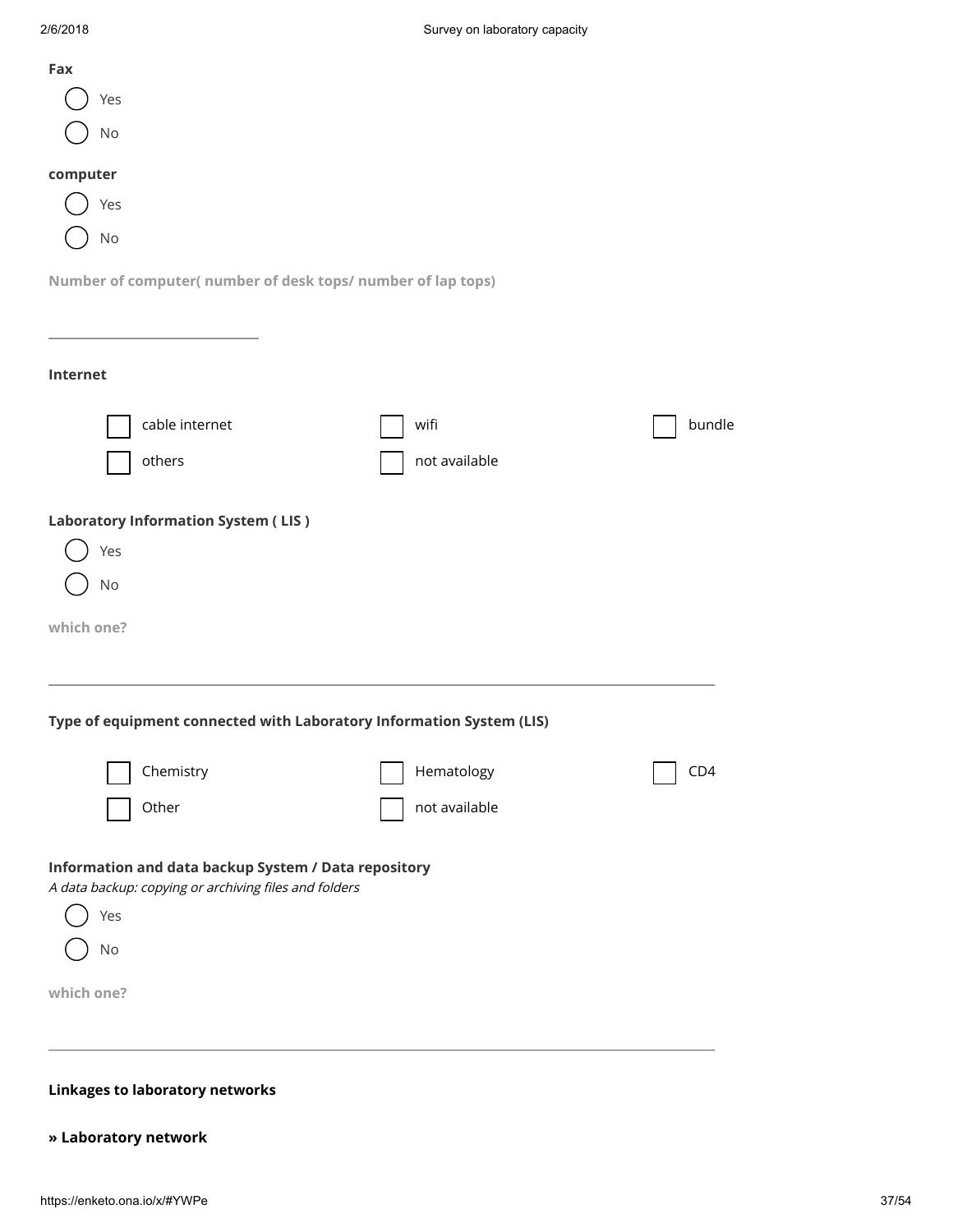#### » » Surveillance network

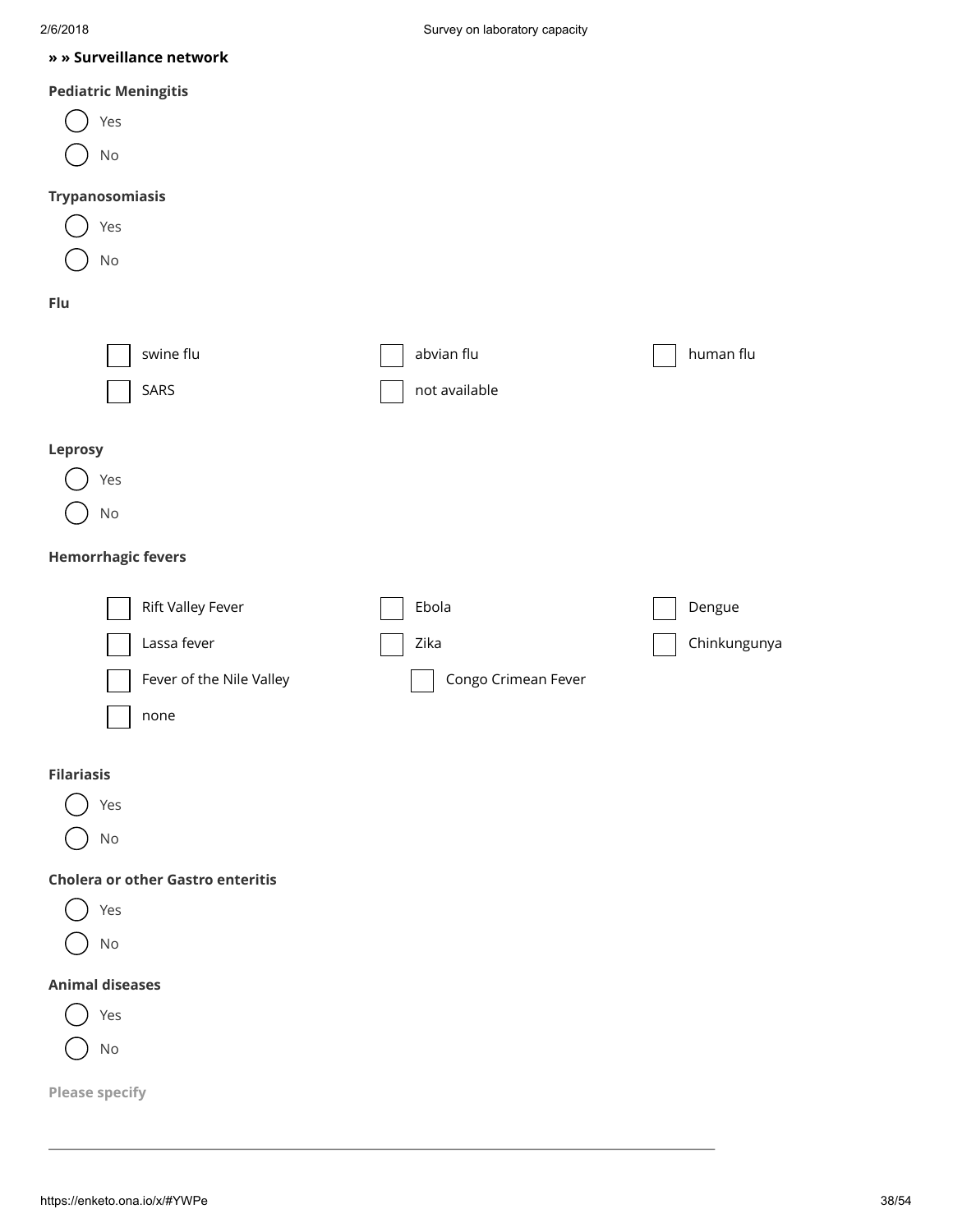#### Antibiotic resistance of common bacterial infections

| Yes                                               |
|---------------------------------------------------|
| No                                                |
| <b>Antibiotic resistance of M tuberculosis</b>    |
| Yes                                               |
| <b>No</b>                                         |
| Resistance of Plasmodium to anti malaria drugs    |
| Yes                                               |
| No                                                |
| <b>Quality control of pharmaceutical products</b> |
| Yρς                                               |

## » » Sample Referral network for disease diagnostic

## Type of sample referral system

 $()$  No

|                                       | postal services                                                  | professional courier                                                                          |
|---------------------------------------|------------------------------------------------------------------|-----------------------------------------------------------------------------------------------|
|                                       | road network                                                     | train                                                                                         |
|                                       | air (drones and planes)                                          | Other                                                                                         |
|                                       | not available                                                    |                                                                                               |
| <b>Tuberculosis diagnostic</b><br>Yes |                                                                  |                                                                                               |
| No                                    |                                                                  |                                                                                               |
|                                       |                                                                  | Human Immunodeficiency Virus (HIV) viral load (plasma or Dried blood spot testing (DBS)       |
| Yes                                   |                                                                  |                                                                                               |
| No                                    |                                                                  |                                                                                               |
|                                       |                                                                  | Human Immunodeficiency Virus (HIV) drug resistance (Plasma or Dried blood spot testing (DBS ) |
| Yes                                   |                                                                  |                                                                                               |
| No                                    |                                                                  |                                                                                               |
|                                       | Identification of bacteria and antibiotic susceptibility testing |                                                                                               |
| Yes                                   |                                                                  |                                                                                               |
| No                                    |                                                                  |                                                                                               |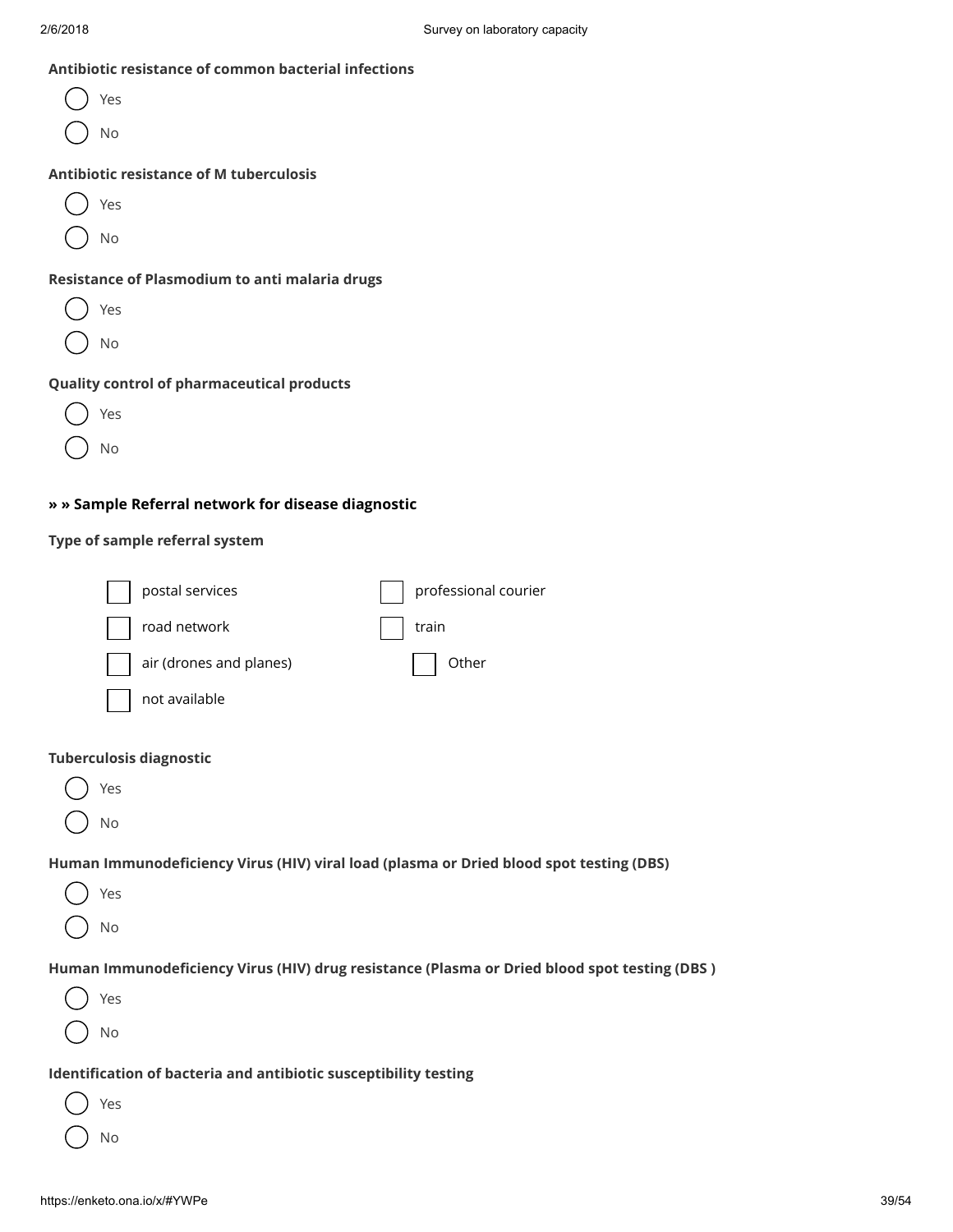#### Pathology testing services

- Yes
- No

## » » Collaboration with national, regional and international networks

#### National tiered Laboratory network

- Yes  $($  )
	- No

#### Network of public health laboratories (national)

- Yes
- No

#### Regional (African regions) laboratory network





Which ones?

| <b>International laboratory network</b> |  |  |
|-----------------------------------------|--|--|
|-----------------------------------------|--|--|



No

Which ones?

| <b>Clinical research network</b><br>Yes<br>No                                                               |                   |
|-------------------------------------------------------------------------------------------------------------|-------------------|
| Which ones?                                                                                                 |                   |
| <b>Training and education</b>                                                                               |                   |
| public health<br>clinical diagnostic<br>quality management biosafety/ biosecurity<br>Other<br>not available | clinical research |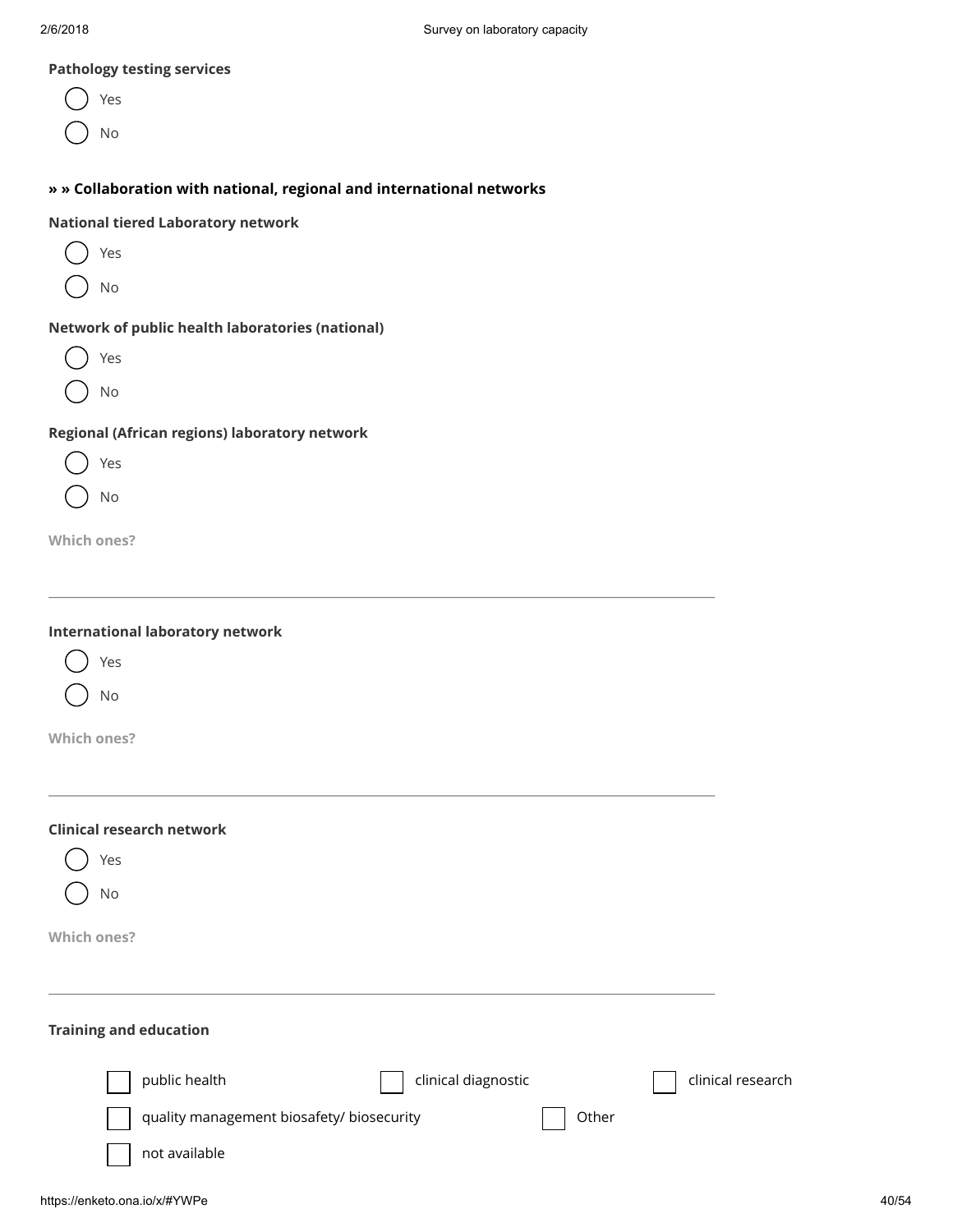#### » » Integrated tiered network

#### Laboratory is supervised in the last 12 months

| es/ |
|-----|
| ٩O  |

By which unit?

## Laboratory supervises lower level of laboratories in the last 12 months

Yes

## Communication

No

Institutional, structured communication established with the national public health laboratory

Institutional, structured communication established with the Directorate of laboratory or equivalent

Institutional, structured communication established with regional lab

#### The laboratory sends the specimens to other laboratories

|  | es |
|--|----|
|  | C  |

List the number of labs sending the specimens

#### The laboratory receives specimens from other laboratories

| I<br>٠ | ×<br>۰.<br>۹ |  |
|--------|--------------|--|
|        |              |  |
|        |              |  |
|        |              |  |
|        |              |  |
|        |              |  |

No

List the number of labs receiving specimens

#### Reporting testing result to a higher level

Yes

No

List the number of labs reporting testing result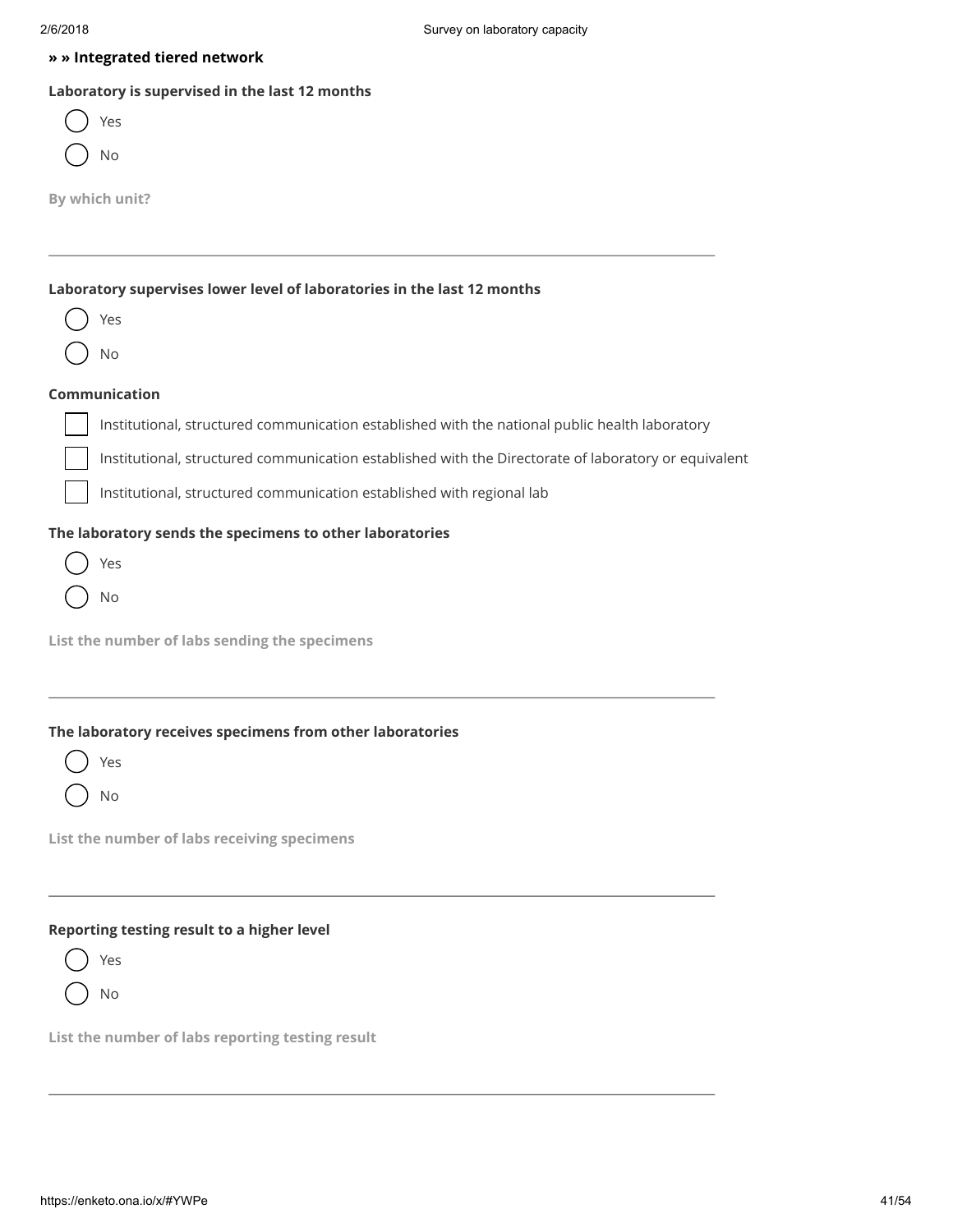### Laboratory receives testing results from higher laboratories



List the number of labs receiving testing result

## Biosafety and Biosecurity

#### Biosafety (BS) Level

BS: The safe handling and containment of infectious microorganisms and hazardous biological materials



#### Class of Biosafety Cabinet in use

| Class l  |  |
|----------|--|
| Class II |  |

Class III

#### Are all Biological Safety Cabinets (BSCs) certified?:

| ٠ | ٠ |
|---|---|
|---|---|

No

#### Is there a focal point for biosafety and biosecurity?

| $\frac{1}{2}$ | ٠ |
|---------------|---|
|               |   |

No

#### Adequate access control system in place?

| $\sim$ |  |
|--------|--|
|--------|--|

No

#### Is there a biosafety training programme with regular training?

Yes

No

#### Date of last biosafety / biosecurity training?

yyyy-mm-dd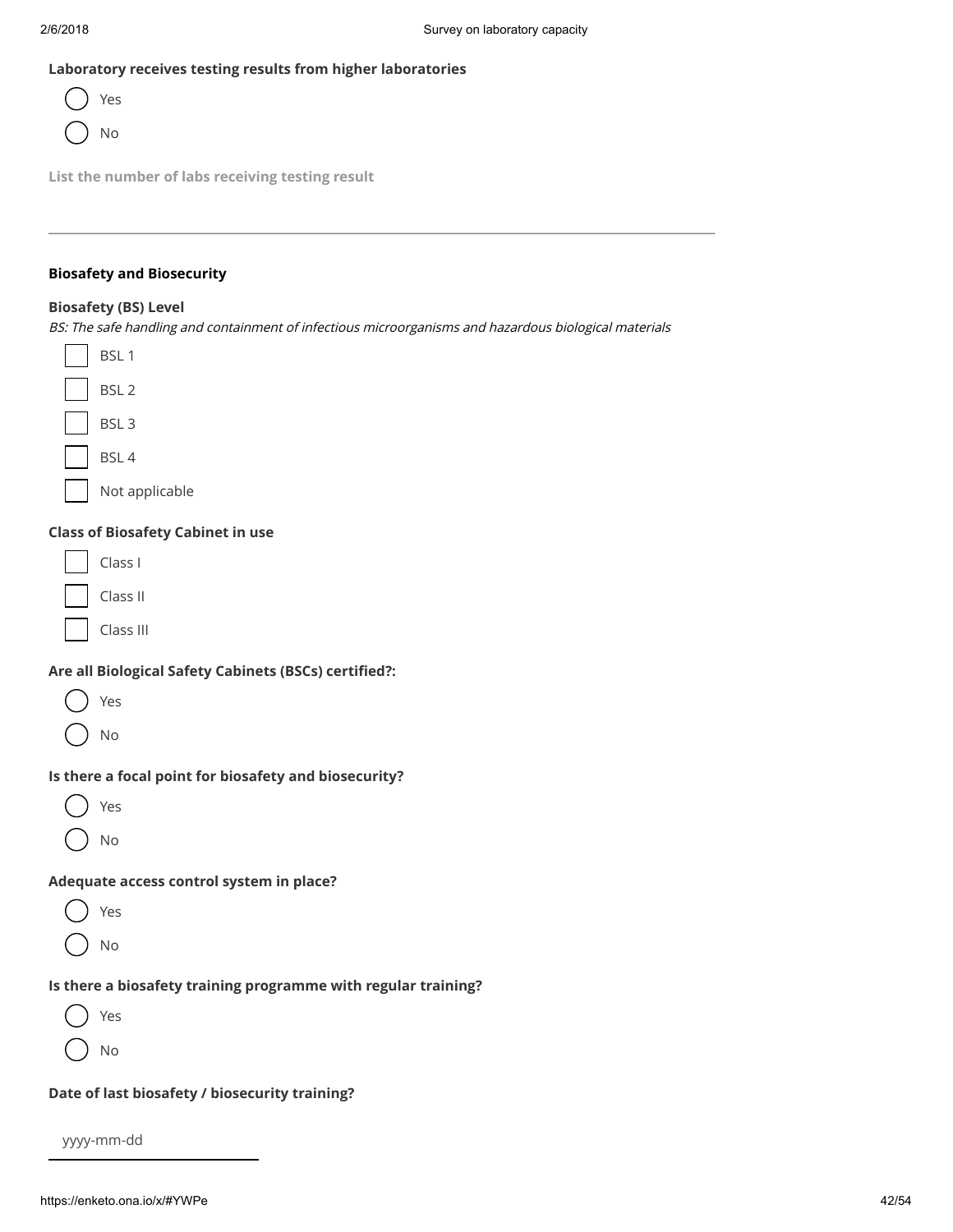| Is biosafety training regularly provided?                                    |                           |
|------------------------------------------------------------------------------|---------------------------|
| Yes                                                                          |                           |
| No                                                                           |                           |
| Is Spill kit available ?                                                     |                           |
|                                                                              |                           |
| Yes                                                                          |                           |
| No                                                                           |                           |
| <b>Disinfectants and Antiseptics available?</b>                              |                           |
| Yes                                                                          |                           |
| No                                                                           |                           |
| Phlebotomy kit and the appropriate specimen containers (stool, urine, blood) |                           |
| Yes                                                                          |                           |
| No                                                                           |                           |
| <b>Eyewash station in place?</b>                                             |                           |
| Yes                                                                          |                           |
| No                                                                           |                           |
| Is triple packaging system available and in use?                             |                           |
| Yes                                                                          |                           |
| No                                                                           |                           |
| SOP in place for sterilization                                               |                           |
| Yes                                                                          |                           |
| No                                                                           |                           |
| <b>Access to an autoclave</b>                                                |                           |
| Yes                                                                          |                           |
| No                                                                           |                           |
| SOP in place for waste management                                            |                           |
| liquid waste                                                                 | separation of solid waste |
|                                                                              |                           |



 $elimination of solid waste$   $\Box$  Other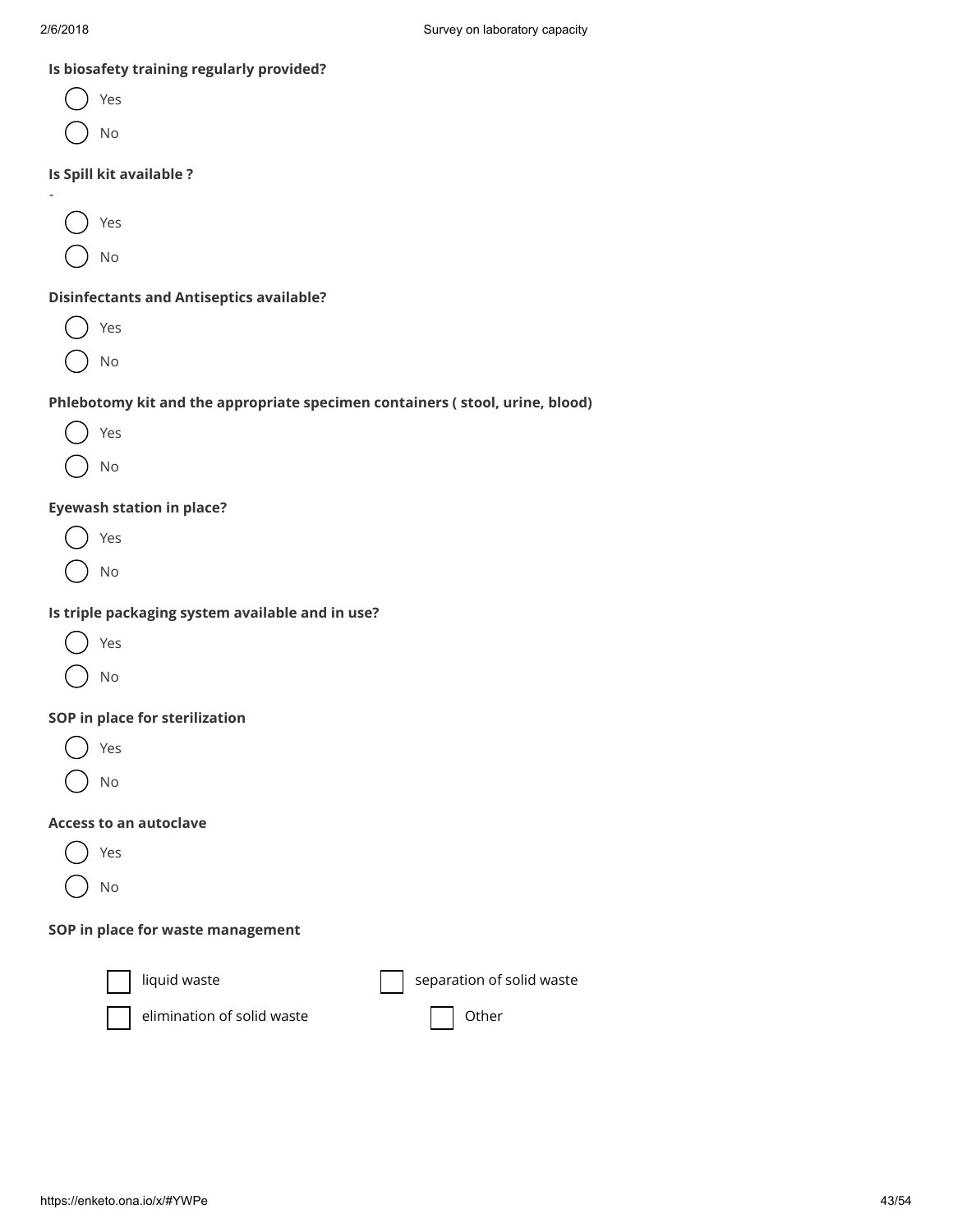### Method for of solid waste elimination

| access to a burner<br>access to a locally made incinerator<br>sending waste to centralized location<br>access to a modern incinarator<br>Is a doctor available for accidental harmful exposure?<br>Yes |
|--------------------------------------------------------------------------------------------------------------------------------------------------------------------------------------------------------|
| No                                                                                                                                                                                                     |
| Is there a standardized clinical management for harmful accidental exposure?<br>Yes<br>No                                                                                                              |
| Are all staff manipulating biological material vaccinated against hepatitis B?                                                                                                                         |
| Yes<br>No                                                                                                                                                                                              |
| Functional and up to date fire extinguishers in place in all desirable areas?                                                                                                                          |
| Yes                                                                                                                                                                                                    |
| No                                                                                                                                                                                                     |
| Training for the utilization of fire extinguisher provided<br>Yes<br>No                                                                                                                                |
| » Major equipment                                                                                                                                                                                      |
| » » Microscopy                                                                                                                                                                                         |
| <b>Microscopy</b>                                                                                                                                                                                      |
| Binocular stereoscopic microscope<br>Fluorescent microscope<br>Electron Microscope<br><b>Polarizing Microscope</b><br>camera microscope                                                                |
| » » Material characterization and testing                                                                                                                                                              |

## GeneXpert

Yes ( ) No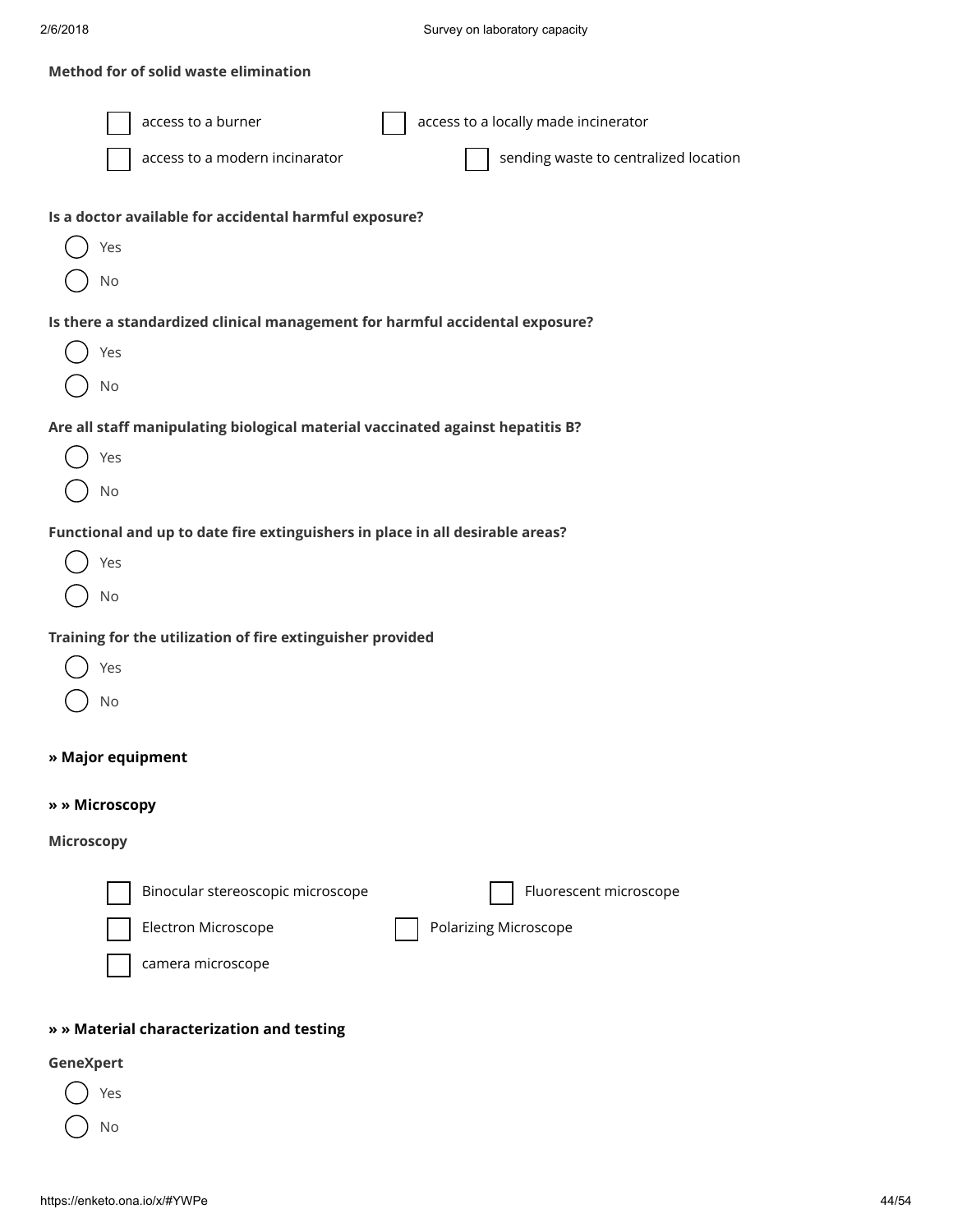#### Thermocycler and accessories



Number

Number that function

#### Sequencer



Number

Number that function

Number<br>
https://enketo.org/ward.org/ward.org/ward.org/ward.org/ward.org/ward.org/ward.org/ward.org/ward.org/ward.org/ward.org/ward.org/ward.org/ward.org/ward.org/ward.org/ward.org/ward.org/ward.org/ward.org/ward.org/ward. Flow cytometry (FAcScan, FAcsCalibur, other)

Yes

No

Number

Number that function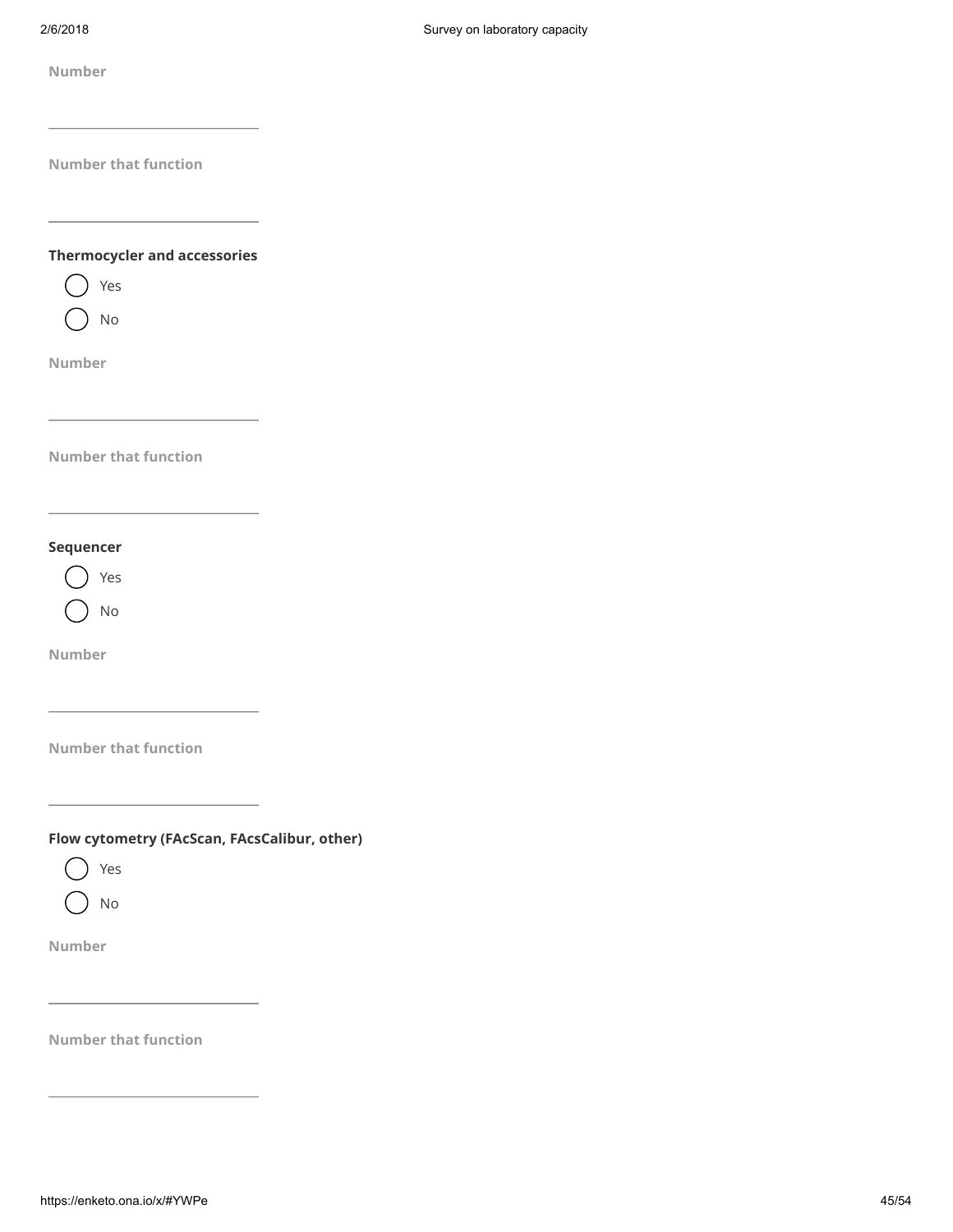## Enzyme-linked immunosorbent assay (ELISA) chain

| $\frac{1}{2}$ |   |
|---------------|---|
| ٧             | ٠ |
|               |   |

No

Number

Number that function

## Electrophoresis



No

#### Biochemistry Analyser



No

Number

Number that function

## Hematology analyzer

Yes

No

Number

Number that function

## Glucometer



No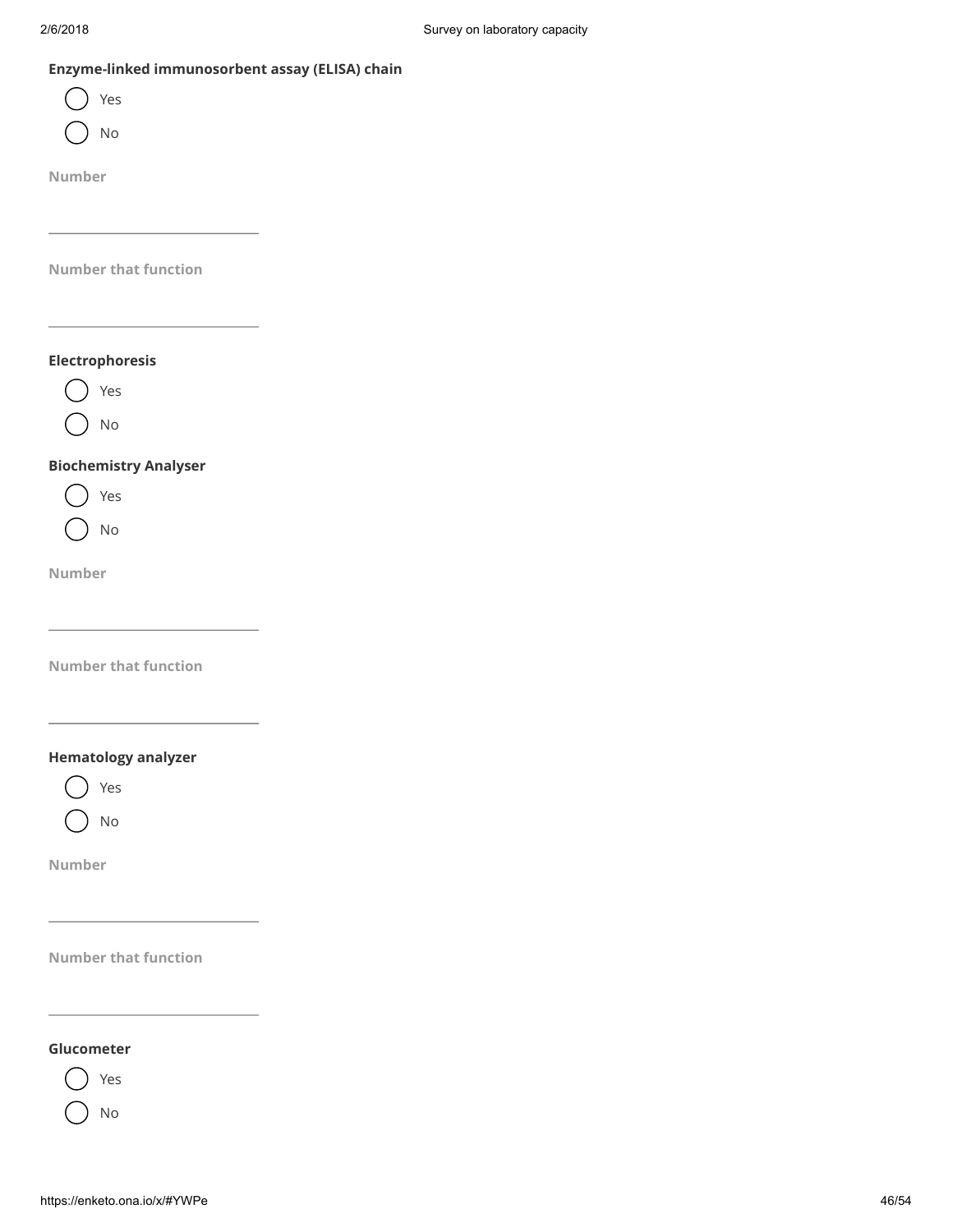## Automatic Identifier (Vitek II or Biolog)

| es |
|----|
| C  |

Number

Number that function

Coagulometer

Yes No

Number

Number that function

Colorimeter



Number

Number that function

#### Fluorometer



Number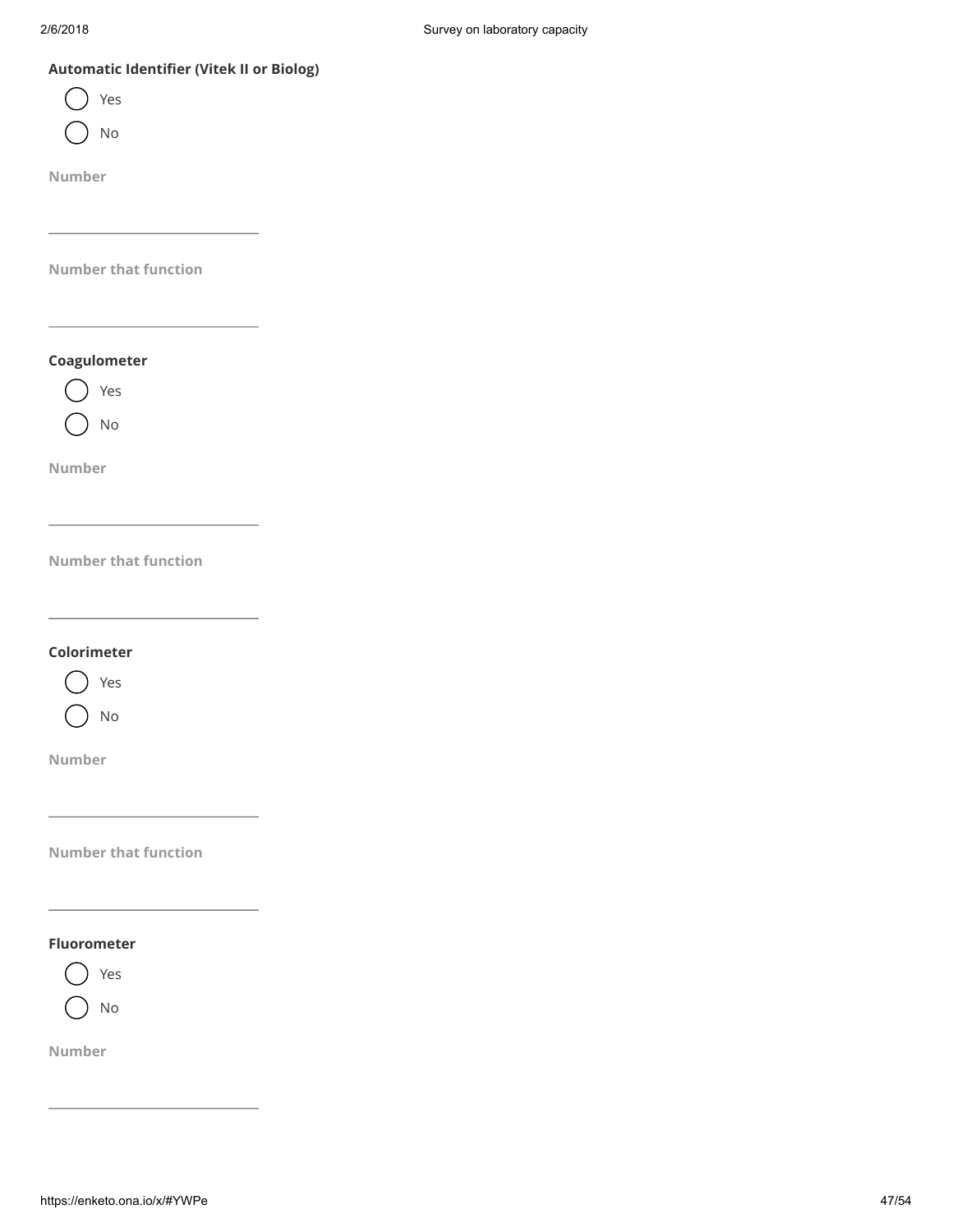

#### Refrigerator - 4C



No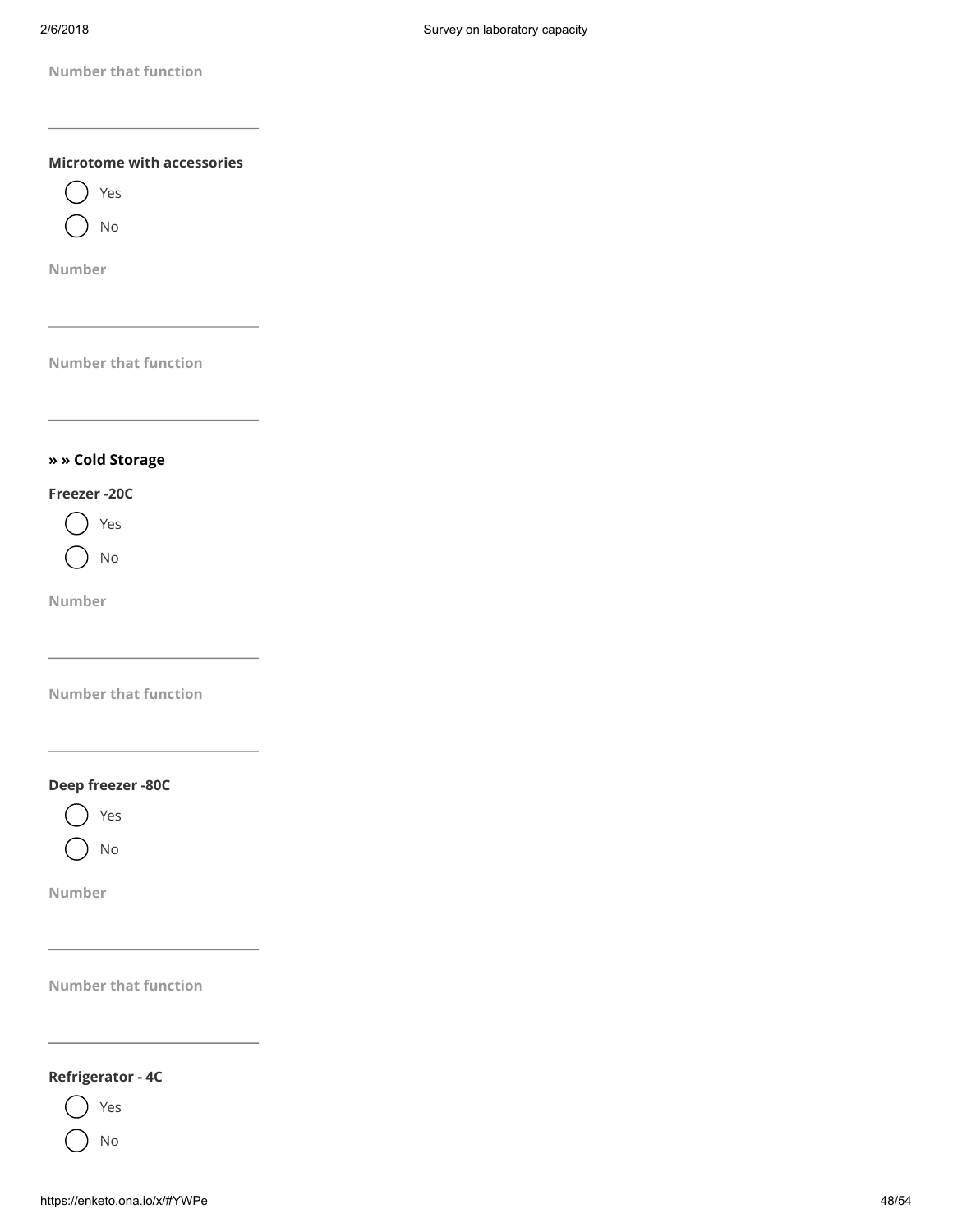## Liquid nitrogen storage



No

## Production of liquid nitrogen

Yes

No

## Ice machine



No

## Production of dry ice



No

#### » » Hoods

#### Fume Hoods



Number

Number that function

#### Laminar flow



Number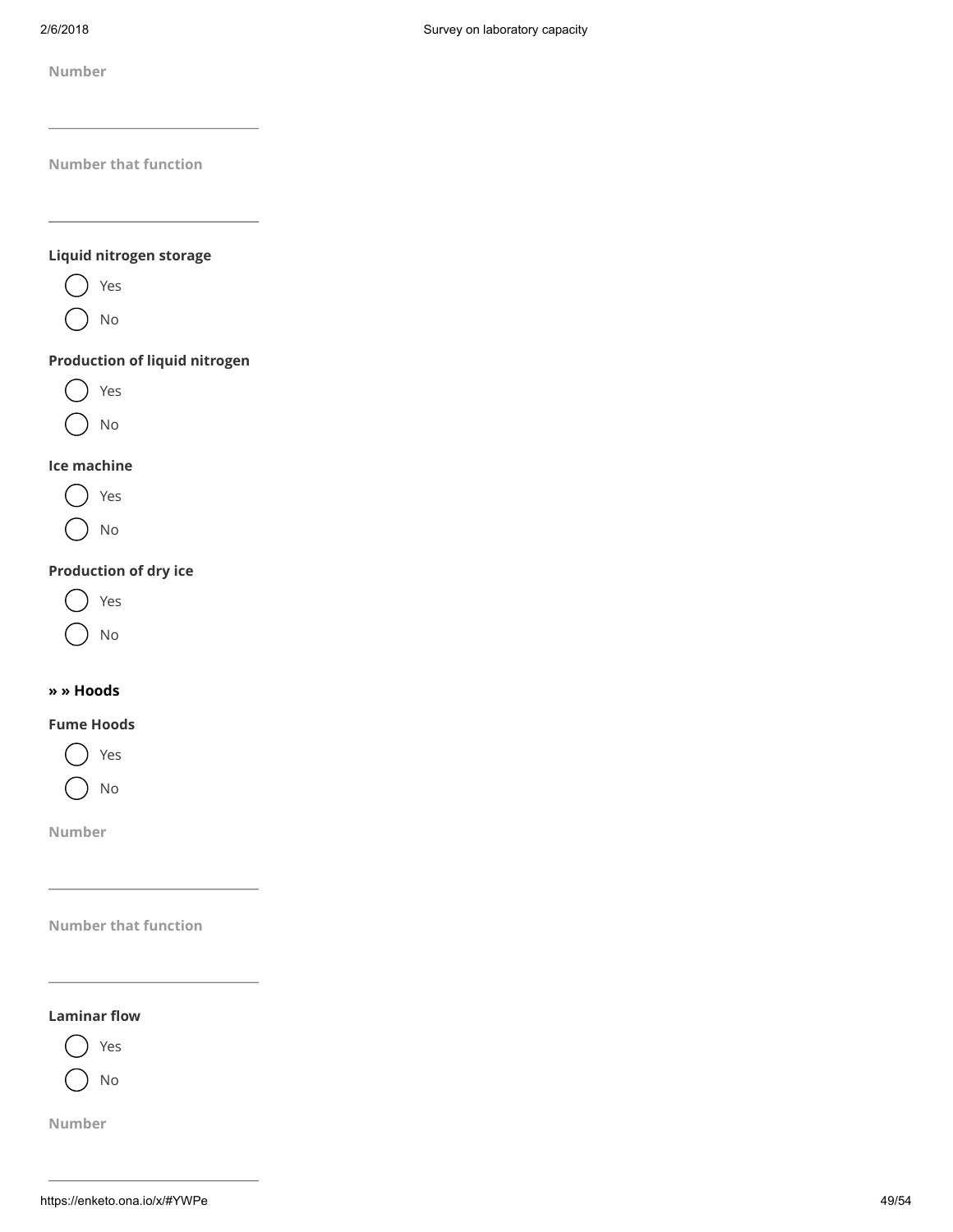

#### Water baths and chillers

- Yes
- No

#### Shaker

- Yes
- No

## Roller mixer



No

#### Vortex



No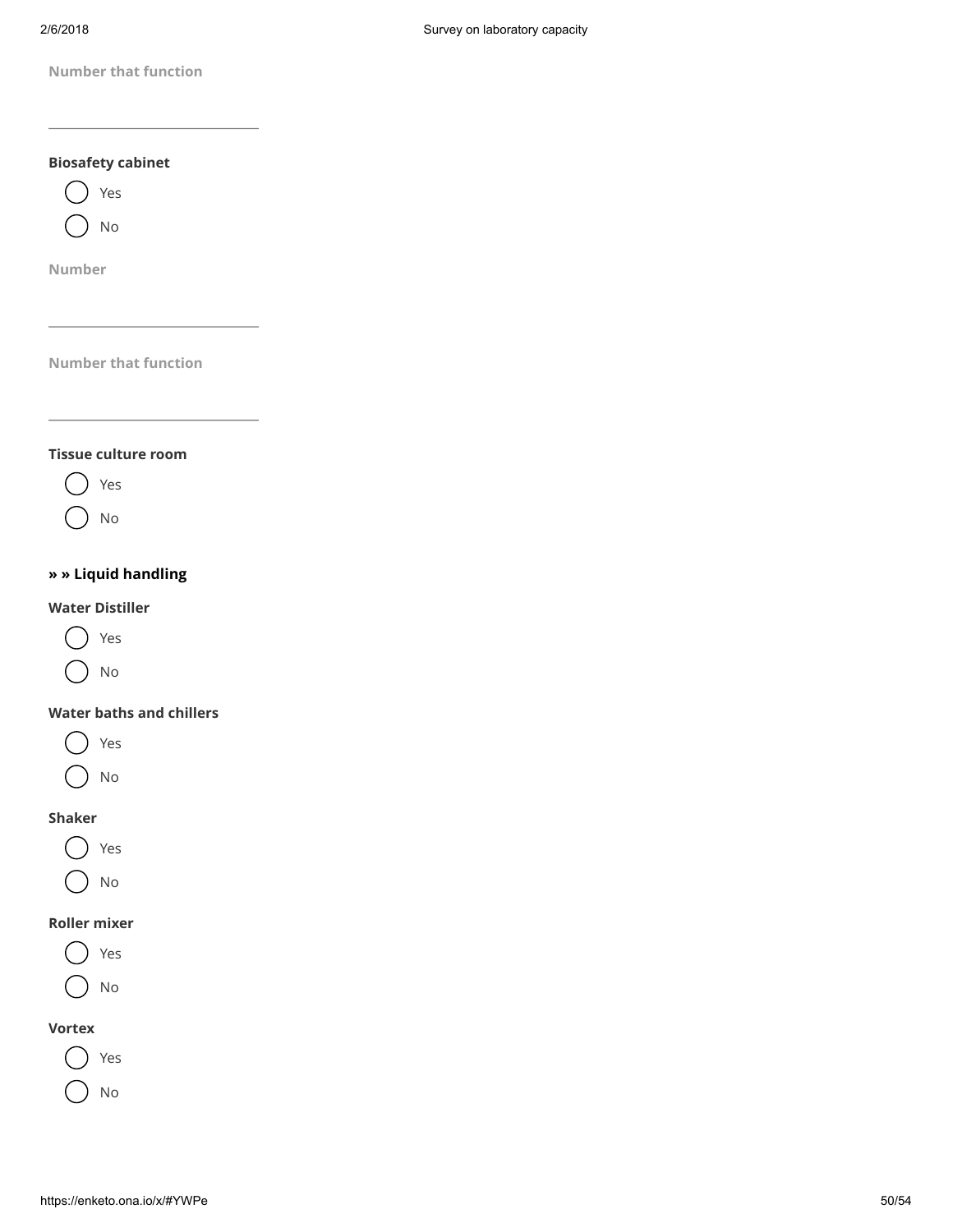#### Automatic pipettes



#### Turbidimeter

Yes

No

#### » » Incubators and other heating equipment

#### Autoclave

Yes No

Number

Number that function

Carbon dioxide (CO2) Incubator



No

Number

Number that function

#### Hot air oven



Number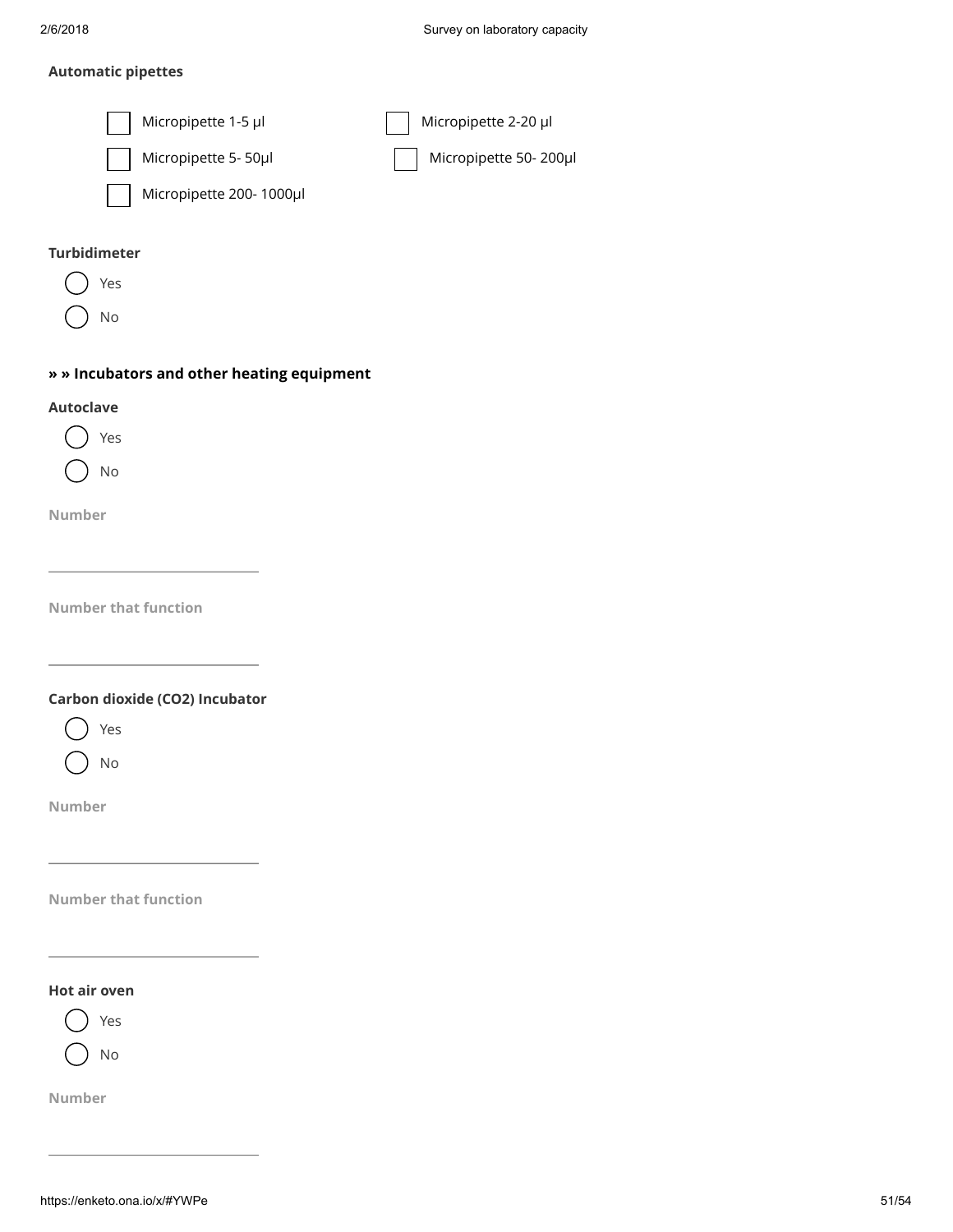

(refrigerated) High speed centrifuge (15 000-20 000rpm)

Yes

No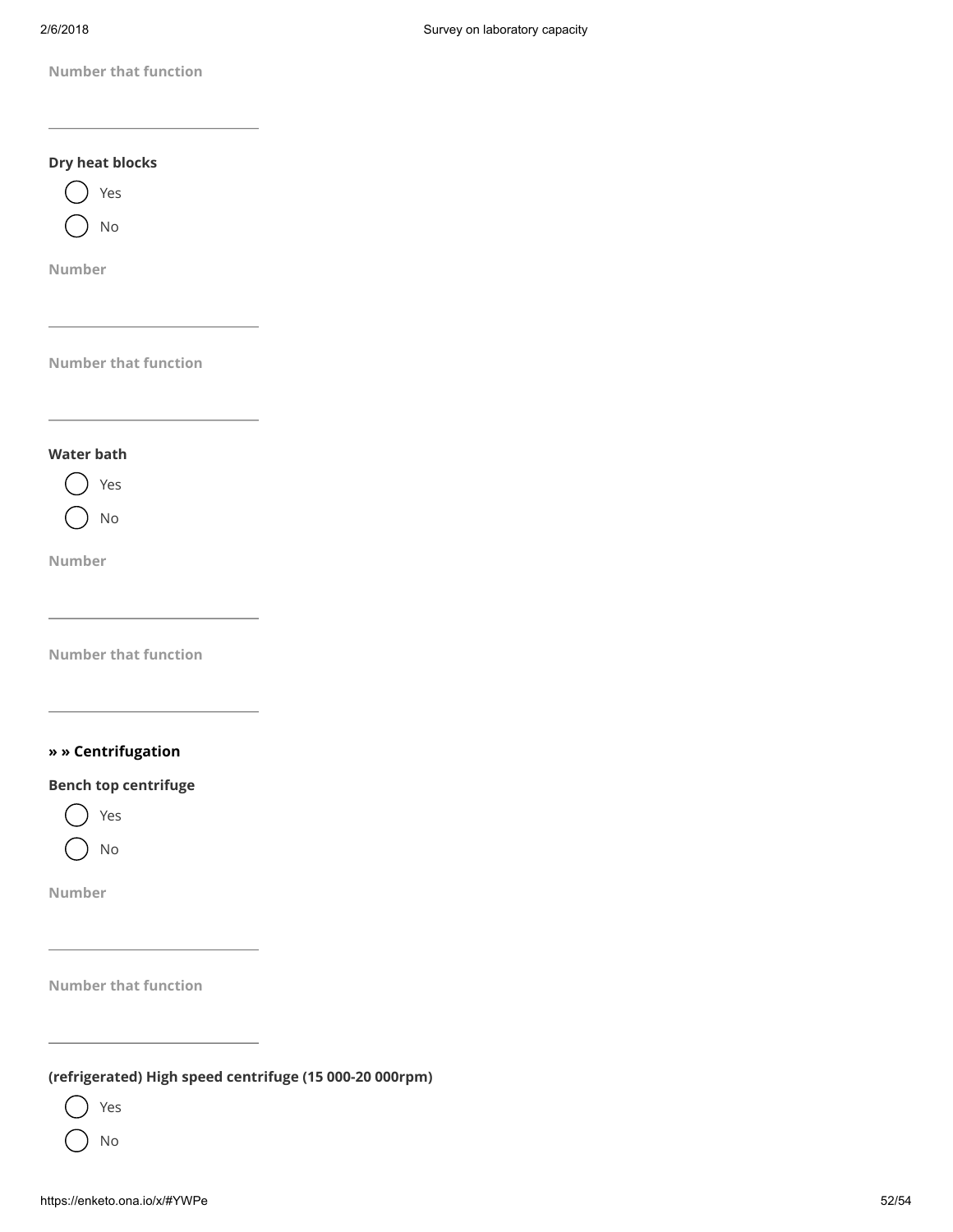Number<br>
https://enketo.org/waterall litter constrings: (up to 45.000)<br>  $\bigcirc$  The Theorem with accessive<br>
Microsofte and the accessive<br>
Microsofte and function<br>
Microsofte and function<br>  $\bigcirc$  The Theorem with accessive<br>  $\$ (refrigerated) Ultra centrifuge (up to 65 000)



No

Number

Number that function

Microtome with accessories

Microtome accessories: Blades, holders, and supplies



Number

Number that function

#### » » Others

#### Analytical Balance



No

#### Thermometer



No

## » Equipment maintenance